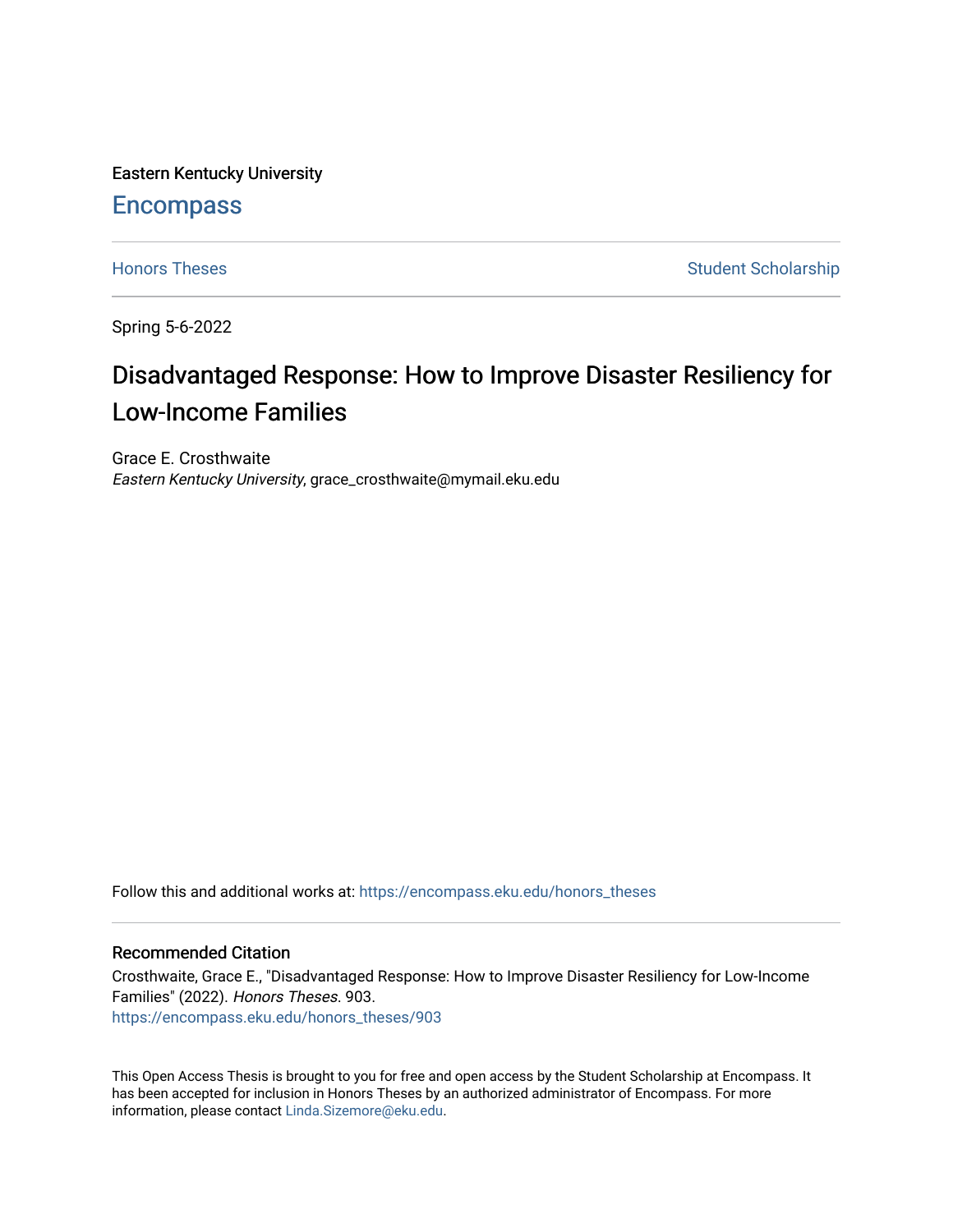Eastern Kentucky University

# **Disadvantaged Response: How to Improve Disaster Resiliency for**

# **Low-Income Families**

Honors Thesis Submitted

In Partial Fulfillment

Of the Requirements of HON 420 Spring 2022

By

Grace Crosthwaite

Mentor

Dr. Chad Foster

Homeland Security Associate Professor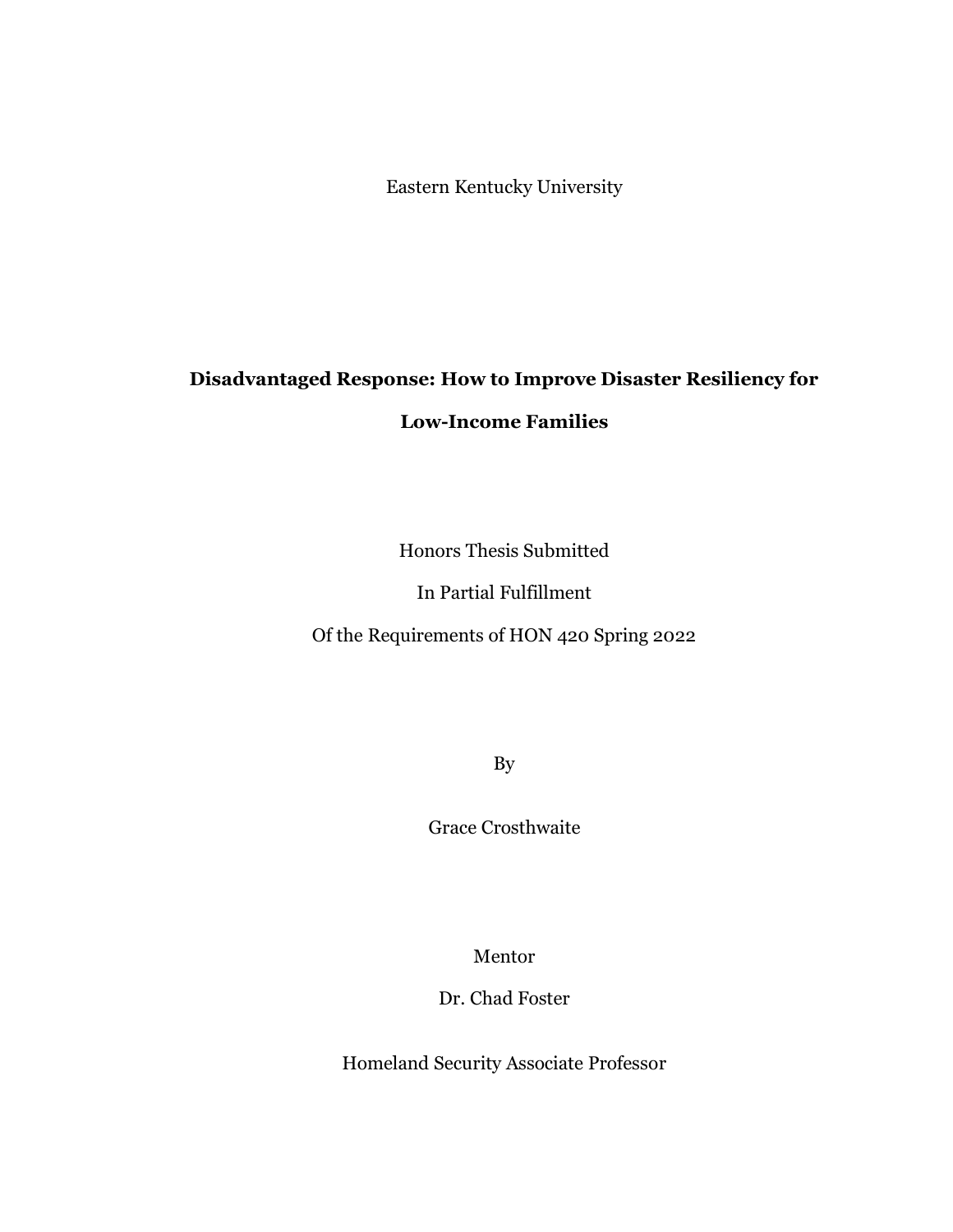#### **Abstract**

# Disadvantaged Response: How to Improve Disaster Resiliency for Low-Income Families

#### Grace Crosthwaite

Dr. Chad Foster, Homeland Security Associate Professor Disaster resiliency is the ability of individuals and communities to anticipate, cope with, and deal with disasters through specific resources and awareness. However, at-risk populations, or those who have certain social disabilities, often lack the same level of resiliency to disasters as those who do not exhibit the same social vulnerabilities. Specifically, low-income families do not exhibit the same level of resiliency as other populations compared to other families and populations. Low-income families are often marginalized in disaster management, which plays a role in their lack of resiliency.

The following report provides a general understanding of disaster resiliency and what actions communities take to enhance their community's resiliency. Specifically, it explores the reasons for how and why low-income families exhibit a lack of resiliency and are marginalized in disaster management. It does so through the lens of a case study about Hurricane Katrina and its' effects on the New Orleans community, particularly those who were classified as low income. Additionally, it explores improvements for communities to consider in order to strengthen at-risk populations disaster resiliency for the future.

*Key Words*: resiliency, low-income, disaster management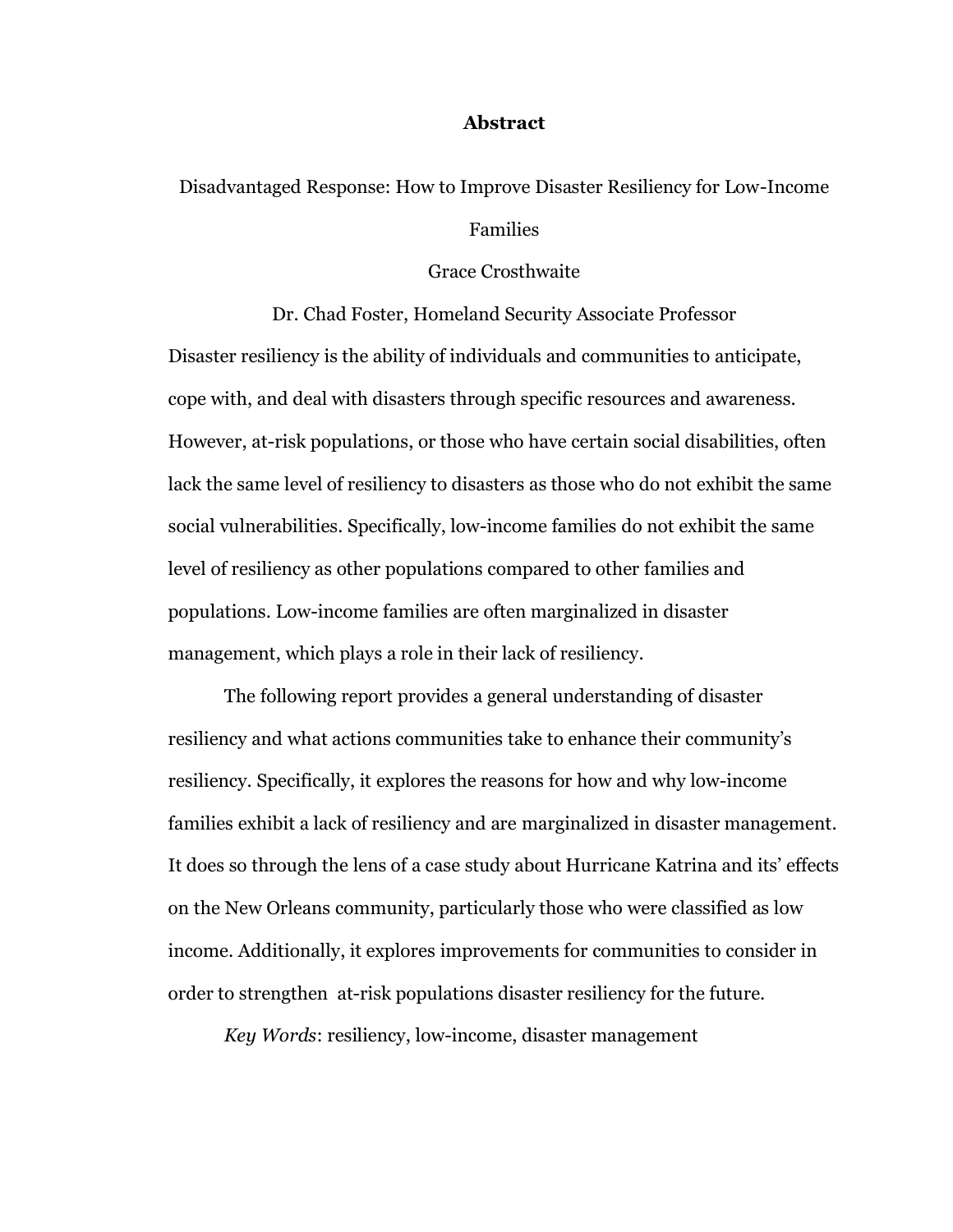# Table of Contents

| A Grassroots Community Engagement Approach--------------------------------28 |  |
|------------------------------------------------------------------------------|--|
|                                                                              |  |
|                                                                              |  |
|                                                                              |  |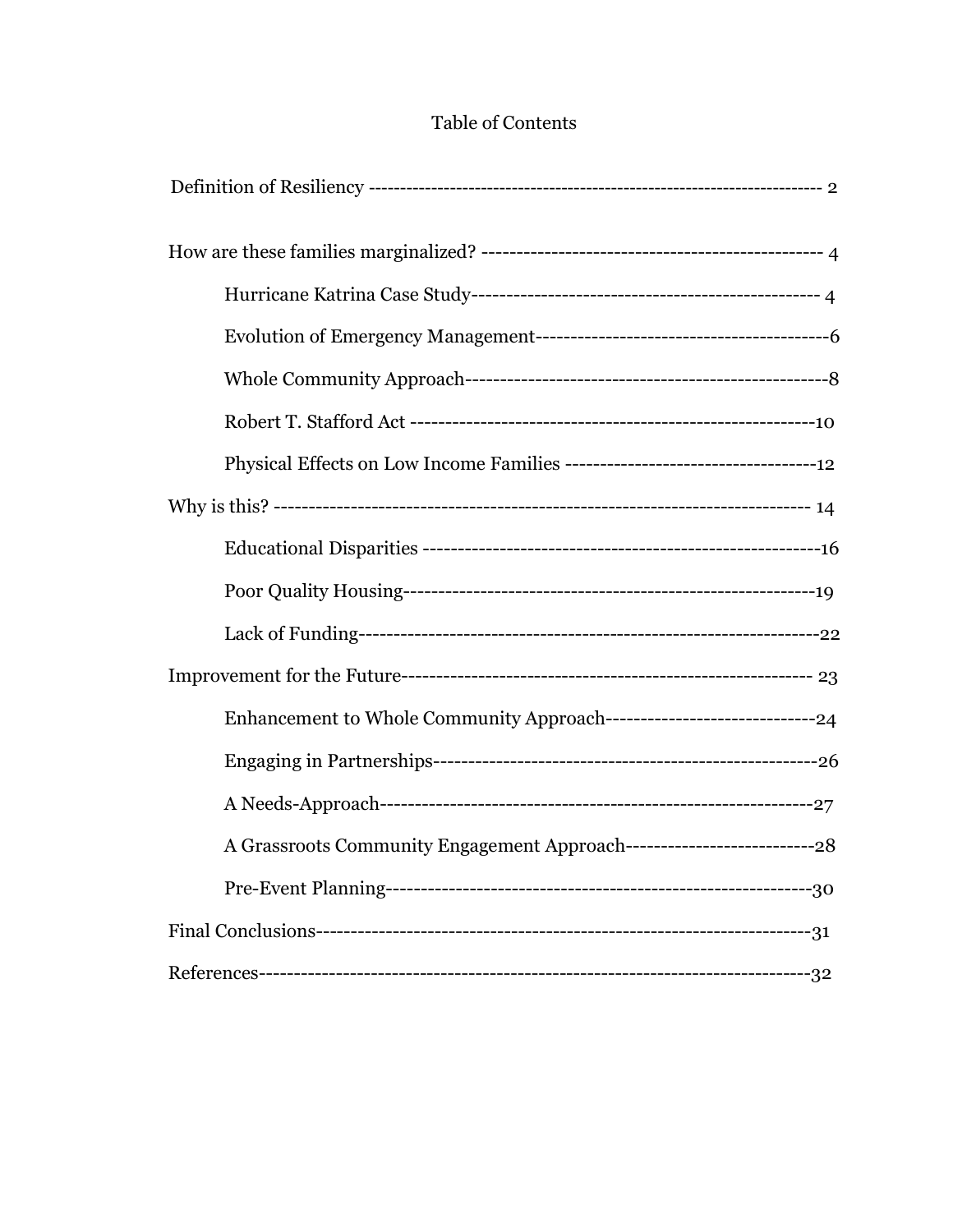# **Acknowledgements**

I would first like to thank my mentor, Dr. Foster, for the dedication and commitment he put forth to assist me in the completion on my thesis. My knowledge and passion for this topic and skills I have acquired through my three years would not be the same without the help and teaching of Dr. Foster.

I would also like to thank the College of Justice, Safety, and Military Science and the Homeland Security Department for their continued support while I have been at Eastern Kentucky University. It has been an honor to be a part of such a distinguished program and have my hard work recognized by such experienced and hard-working professors. I would not be here presenting my thesis if it were not for the knowledge that this program has enabled me with through the years.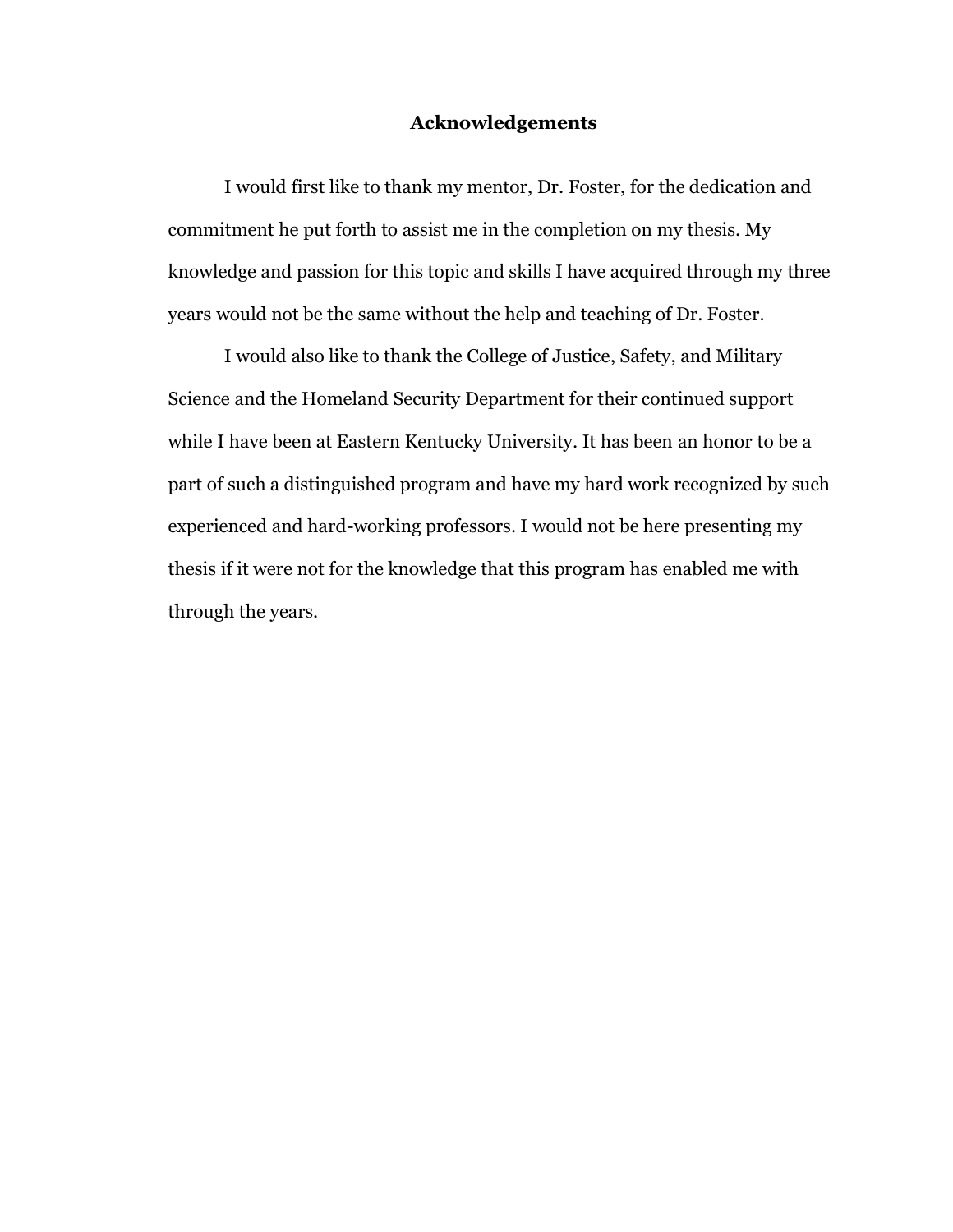# **Disadvantaged response: How to improve disaster resiliency for lowincome families**

Grace Crosthwaite

Dr. Chad Foster, Homeland Security Associate Professor

Disasters: Hurricanes, flooding, tornadoes, wildfires, earthquakes, severe thunderstorms, and droughts. These different types of disasters, along with many other types, have all occurred within the United States and around the world. Americans have become extremely aware of their risk to such disasters and how often they may occur in their communities. The Department of Homeland Security (DHS) has taken a key role in the fight to protect our way of life and our properties against the devasting impacts that these events bring. Through the years, natural disasters have become an important aspect in protecting the homeland and has grown in importance since the creation of DHS in 2001 and the formation of the Federal Emergency Management Agency in 1979. Specifically, after the devasting Hurricane Katrina hit New Orleans in 2005, DHS, along with 21 other agencies under their leadership, has improved their disaster management capabilities to prevent another mass causality event and become more prepared to deal with such a large event as was Hurricane Katrina. This disaster was the turning point for many individuals in homeland security, along with the rest of the country, to turn their focus not only on terrorism, but also on other hazards such as natural disasters at the local, state, and federal levels, while involving tribal and territorial governments, the private sector, and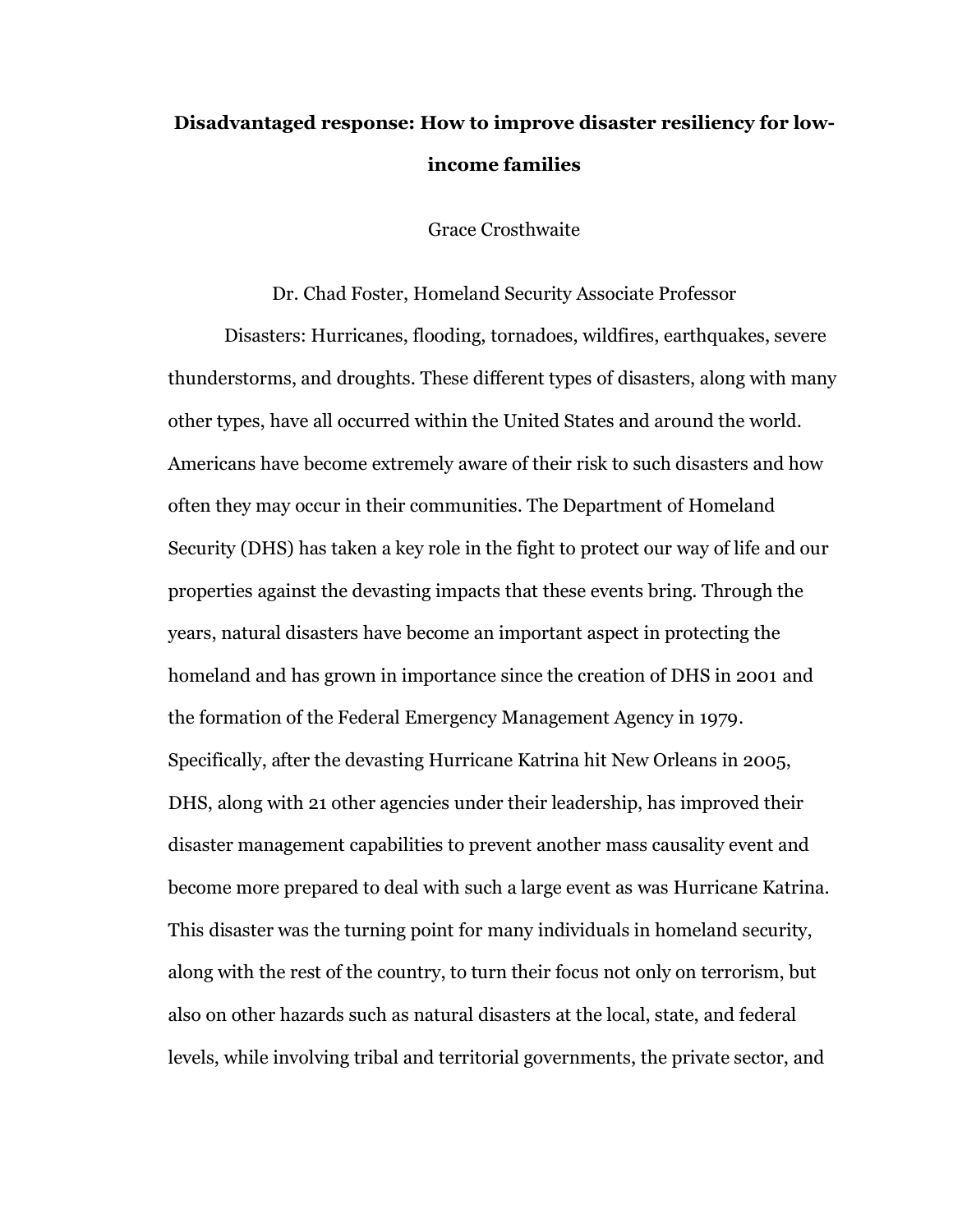non-governmental organizations (NGOs), to better protect, respond to and recover from major disasters to all populations.

However, despite the increase in awareness to disaster management, there have been areas that have lacked the same awareness and care as the rest of the country. Socially vulnerable populations in communities suffer much greater effects after a disaster occurs due to the lack of resilience that exists for them as a result from their income status and lack of help from the federal government. As such, it is important to gain a better understanding of the role of the federal government in either supporting or, worst, exacerbating these inequalities following disasters. NGO's have attempted to assist these populations in the response and help them to recover from the effects of the disaster. Low-income populations may be marginalized against in disaster resiliency efforts by the federal government and non-governmental organizations and, as a result, experience severe impacts after a disaster occurs. By identifying these gaps in response and resiliency, critiquing the issues that exist, and making improvements to the assistance given, low-income populations will be able to effectively recover from disasters.

#### **Definition of Resiliency**

Resiliency is one of the main ideas that has a significant impact on how disasters will and have affected communities and their populations. Resiliency in communities is often taught to individuals through education and disaster management has a strong focus on enhancing the resiliency through the provision of specific resources. Resiliency is defined as "the ability to withstand an extreme event without suffering from severe damages, diminished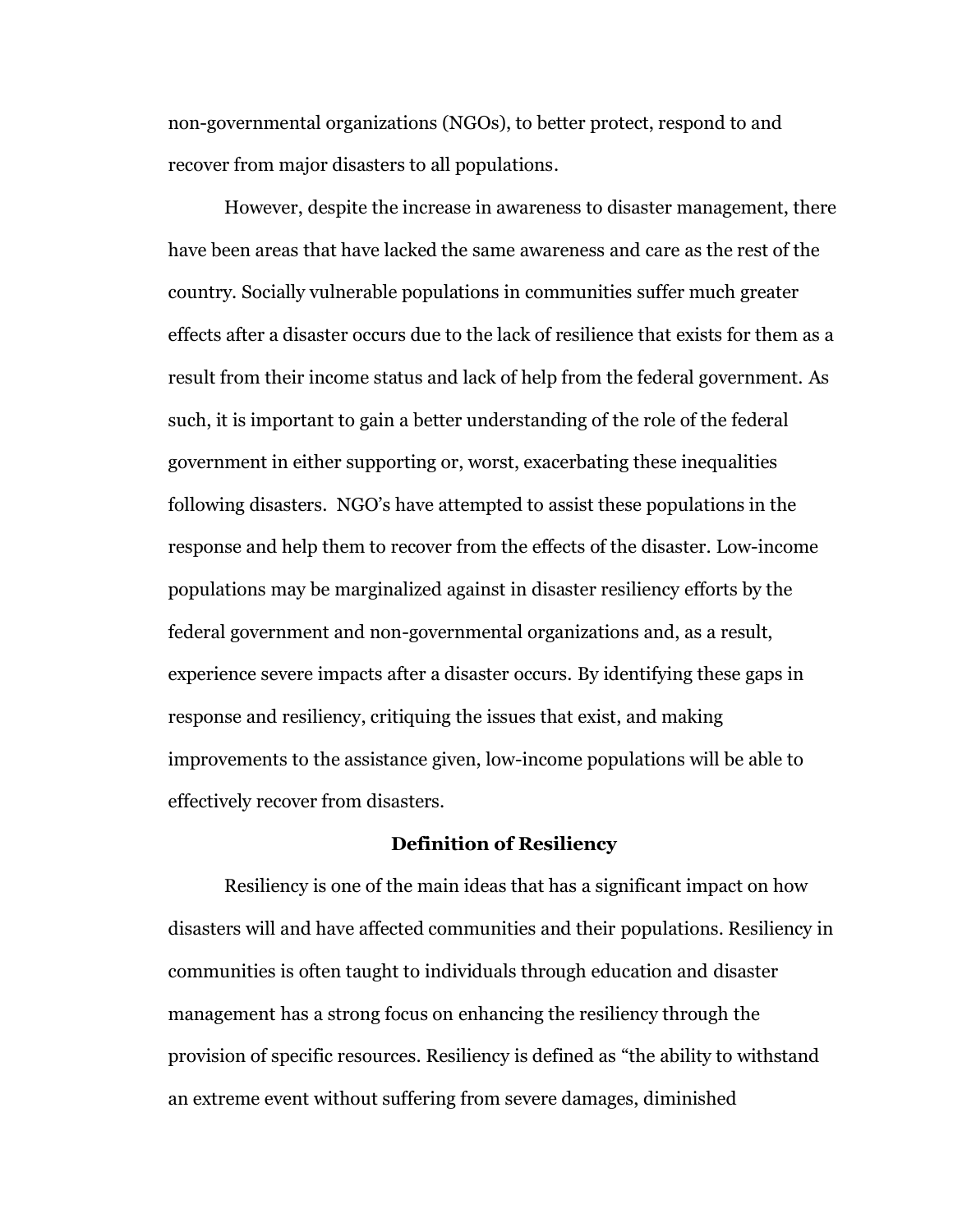productivity, damage, or loss of quality of life and without a substantial amount of help from outside the community" (Fothergill et al., 2013). In other words, disaster resiliency is "the ability to prepare for, respond to, recover from, and adapt to disasters and their potentially adverse effects" (National Academies Press of Sciences, Engineering and Medicine [NAP], 2012, p. 1). Resiliency is one of the most important aspects of disaster management that can help a community and individuals protect themselves and their property from extreme ramifications (NAP, 2012). Additionally, the emphasis on resiliency will ultimately help to reduce the impacts of the disaster and mitigate against severe damages (NAP, 2012). There are various strategies in which communities can enhance their disaster resiliency, which include, but is not limited to, creating new frameworks, and improving current ones, enhancing engagement practices, and educational services (Office of the Assistant Secretary for Preparedness and Response [OASPR], 2014). Community leaders, emergency management agencies, and government officials can implement various strategies that work to strengthen the access to health care and social services, educate and assist in preparedness actions such as emergency kits, education about disasters, and strengthening infrastructure, expanding communication between individuals, and engage the whole community in practices, exercises, and trainings (OASPR, 2014). Enhancing resiliency is one of the most important aspects for communities to enhance their capabilities to cope with and anticipate disasters and their effects; however, it is also one of the most forgotten aspects for lowincome people and at-risk populations which results in severe consequences for these families. The following report will examine how these populations exhibit a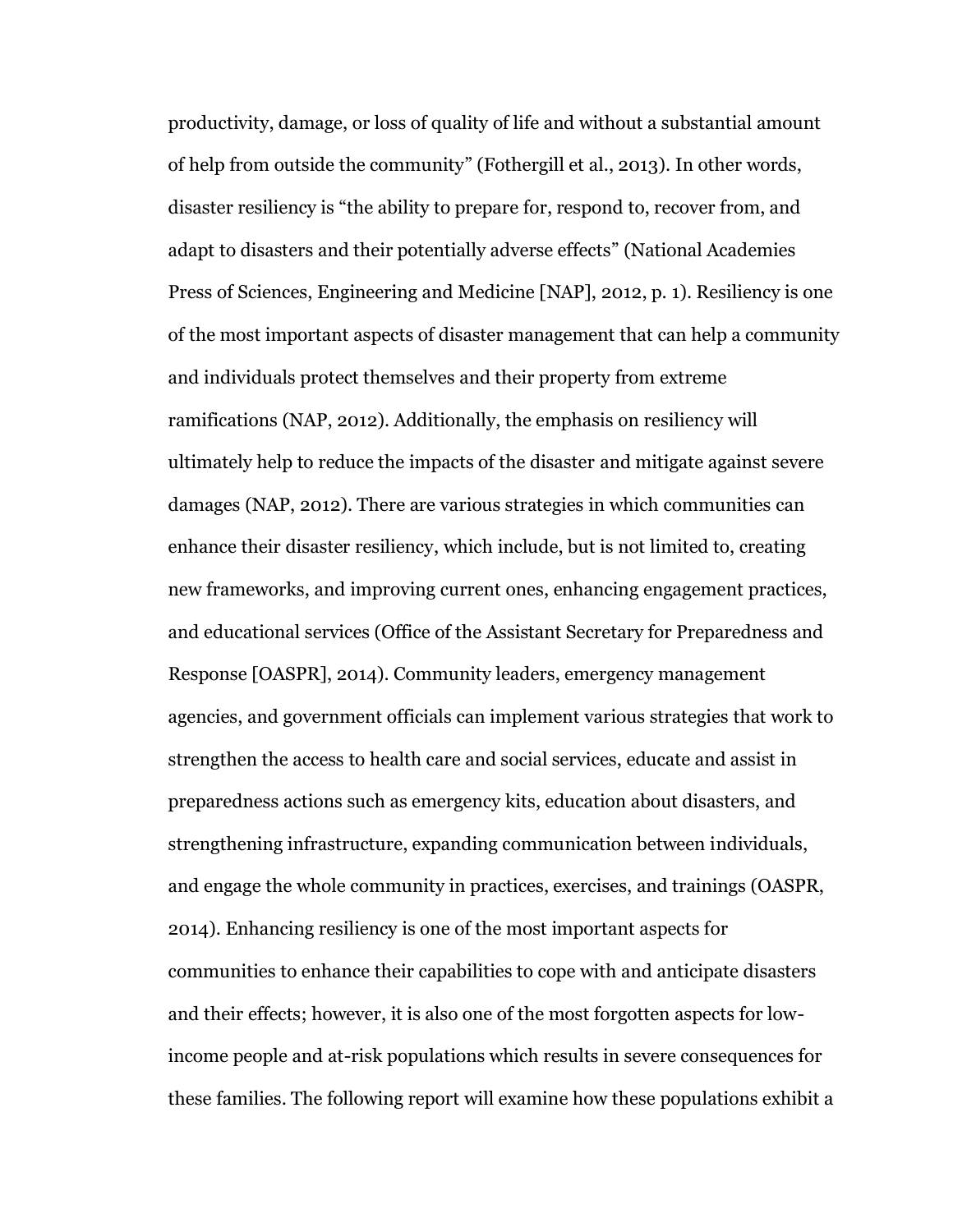lack of resilience, and why this occurs and how community leaders, government officials, and emergency managers can work to make improvements for the future.

# **How are these families marginalized?**

To understand the reasons behind why lower-income populations experience a lower level of resiliency towards disasters, it is important to ask the question of "how?". The following section will identify the reasons how lower income families experience a lack of resiliency and the various factors that play into the reasoning of how. This will include an in-depth case study of the effects of Hurricane Katrina on low-income families, identifying the evolution of various frameworks and approaches that lack resiliency, and how these low-income families suffer severe physical and mental health effects.

### **Hurricane Katrina Case Study**

One of the strongest case studies demonstrating the severe impacts that low socioeconomic status individuals suffer from due to a lack of resilience is Hurricane Katrina. In August of 2005, Hurricane Katrina hit Florida, Louisiana, Alabama, and Mississippi, starting as a strong tropical depression over the Bahamas; however, days later it was strengthened to a category four hurricane (Britannica, 2005). The storm exhibited winds of over 115 miles per over and a storm surge of more than 25 feet high (Britannica, 2005). Approximately 62 tornadoes were recorded as a result from the storm in eight states (Britannica, 2005). An estimated 1,830 lives were lost due to the storm, both during the initial landfall and after the hurricane died down. As seen in the aftermath, New Orleans was the hardest hit of all cities in Katrina's path (Britannica, 2005). The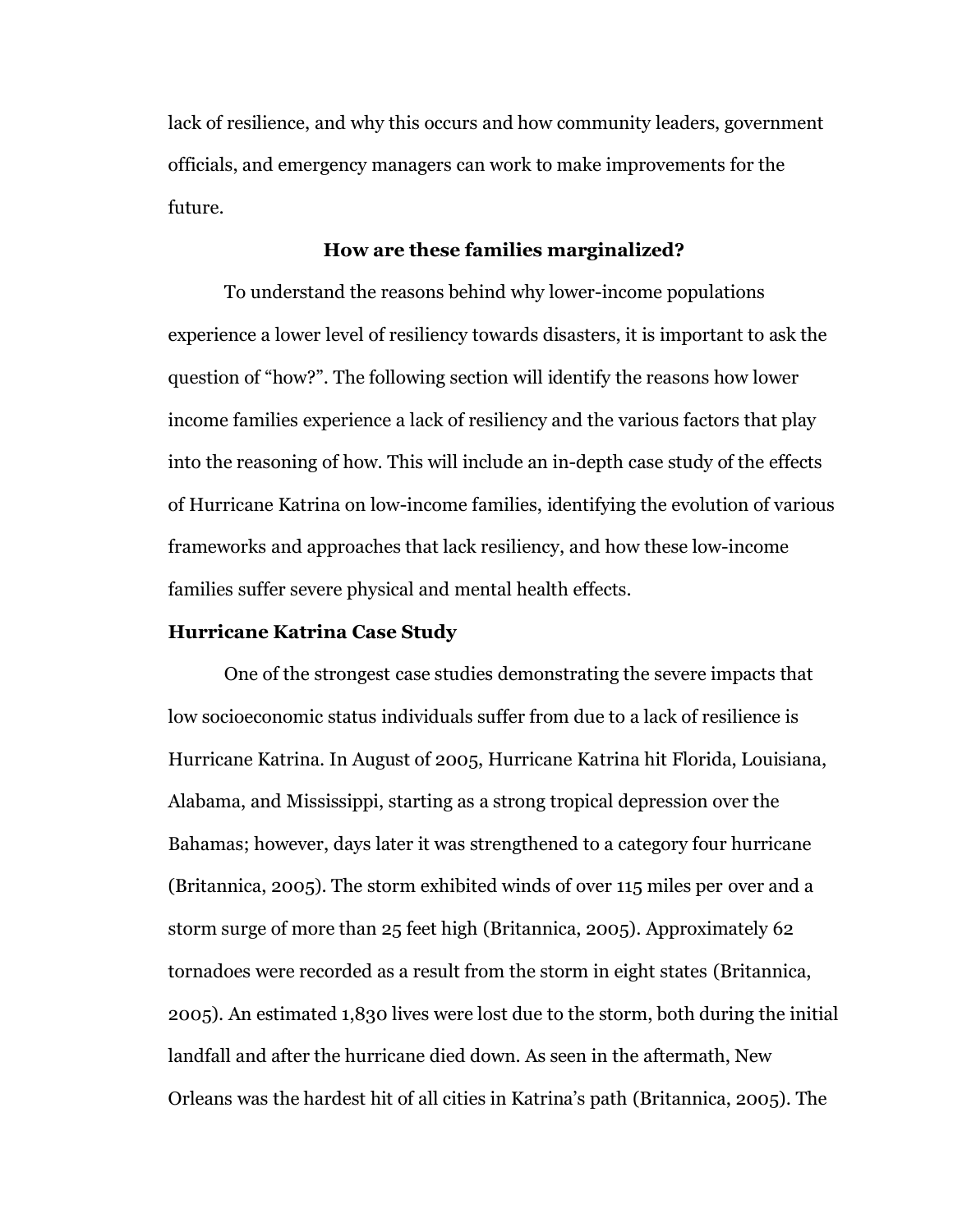levee system in New Orleans was overwhelmed completely by the storm surge and rapid rainfall and the structures failed (Britannica, 2005). An astounding 80 percent of the city was underwater due to the damaged levee and rainfall (Britannica, 2005). The whole community of New Orleans suffered tremendously from Hurricane Katrina, costing the city billions of dollars in damages and years of repair (Britannica, 2005).

Yet, one population seemed to suffer the greatest during and after Katrina: low socioeconomic families. The lower ninth ward, located in northern parts of New Orleans bordering Lake Pontchartrain, was one of the hardest hit areas by Hurricane Katrina (Mwendo & Plyer, 2005). This area also has many low-income families, many of whom were severely impacted by Katrina. Research indicates that 36.4% of the citizens living in the lower ninth ward fall under the poverty line; this number is well above the 37.9% number of individuals in the Orleans parish living under the poverty line (Mwendo & Plyer, 2005). These families, who were recorded to be mainly of African American descent who already lived in damaged homes that were unable to withstand the effects of the extreme destruction that Katrina brought to the area. After Katrina, these homes became inhabitable and were deemed "condemned" in the eyes of officials surveying the damage (Fussell & Harris, 2014). This, in turn, made low-income families unable to return to their homes and begin the search for new living quarters (Fussell et al., 2010). This resulted in a mass migration of low-income families out of New Orleans to surrounding cities and states to find housing situations that would accommodate to them and their income status (Fussell et al., 2010). This mass migration was also experienced in families who were in middle to high classes, as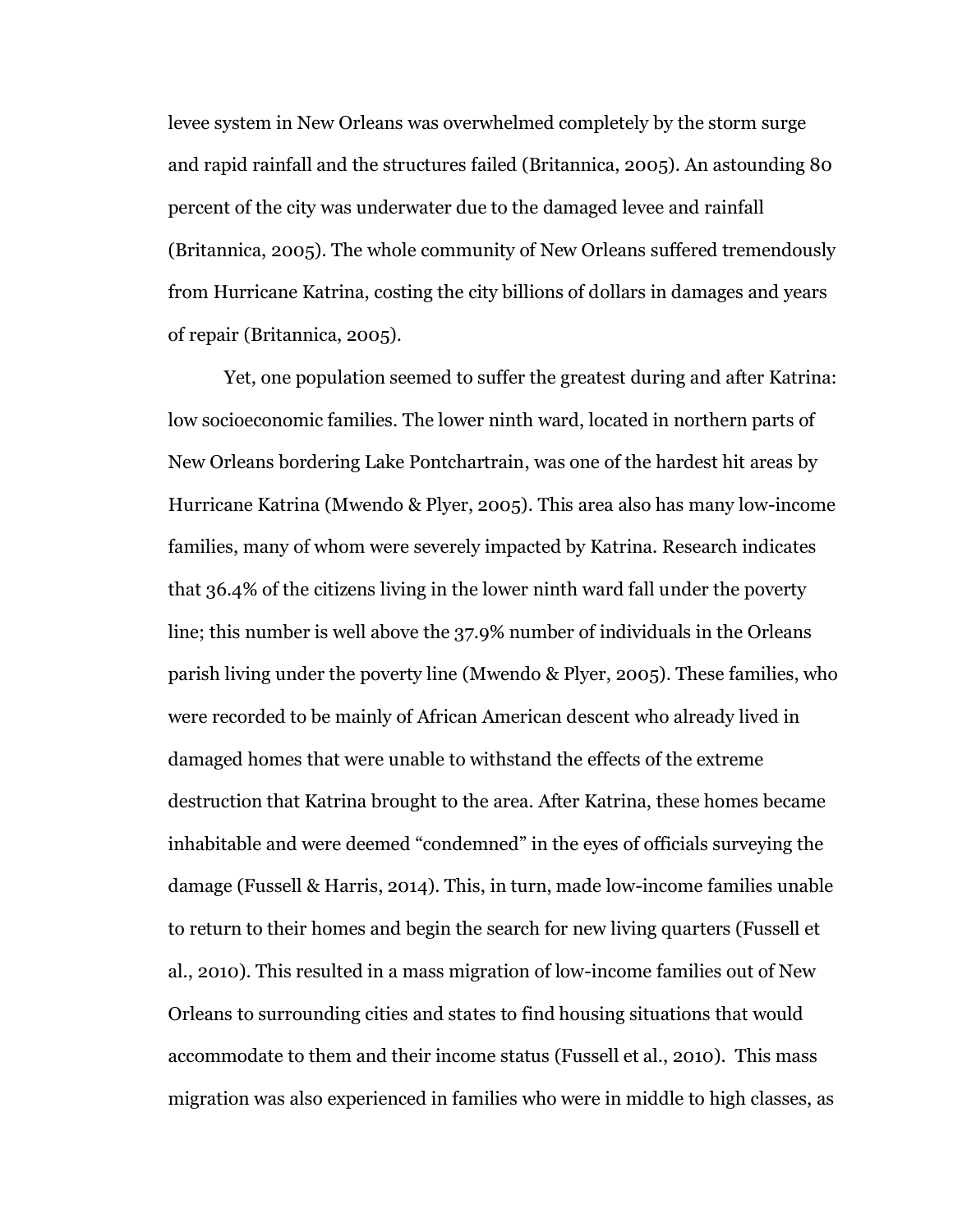they were anticipating their homes to be recovered and rebuilt (Fussell et al., 2010). Those families of middle to high income status experienced a return migration to the area as their homes were rebuilt and fixed to withstand future damage from disasters; this was not the case for low-income families however (Fussell et al., 2010). A year after the hurricane, 42% of the New Orleans population who classified as below the poverty line did not return to the area due to the destruction of their homes and the lack of resources that were available to them through their local and state governments (Fussell et al., 2010). Many of these neighborhoods stood vacant years after the hurricane due to this mass migration and many of these families experienced significant troubles outside of the affected areas because of the sudden and permanent move from their homes (Fussell et al., 2010).

The areas and families affected by hurricane Katrina were still experiencing displacement decades after the hurricane hit. A decade after Katrina hit the southern United States, only 60% of the lower income populations and wards were repaired and were at the same structural level, or better, than before the hurricane (Un-Habitat, 2007). Further, just 11 years after the hurricane only 80% of the neighborhoods were repaired (Un-Habitat, 2007). As seen through a variety of data sets and studies of the consequences that were felt by lower income individuals after Hurricane Katrina, those living under the poverty line suffered tremendously compared to those who lived above the line. The research then begets the question of how do these families experience a lack of resiliency? **Evolution of the lack of resilience for low-income populations**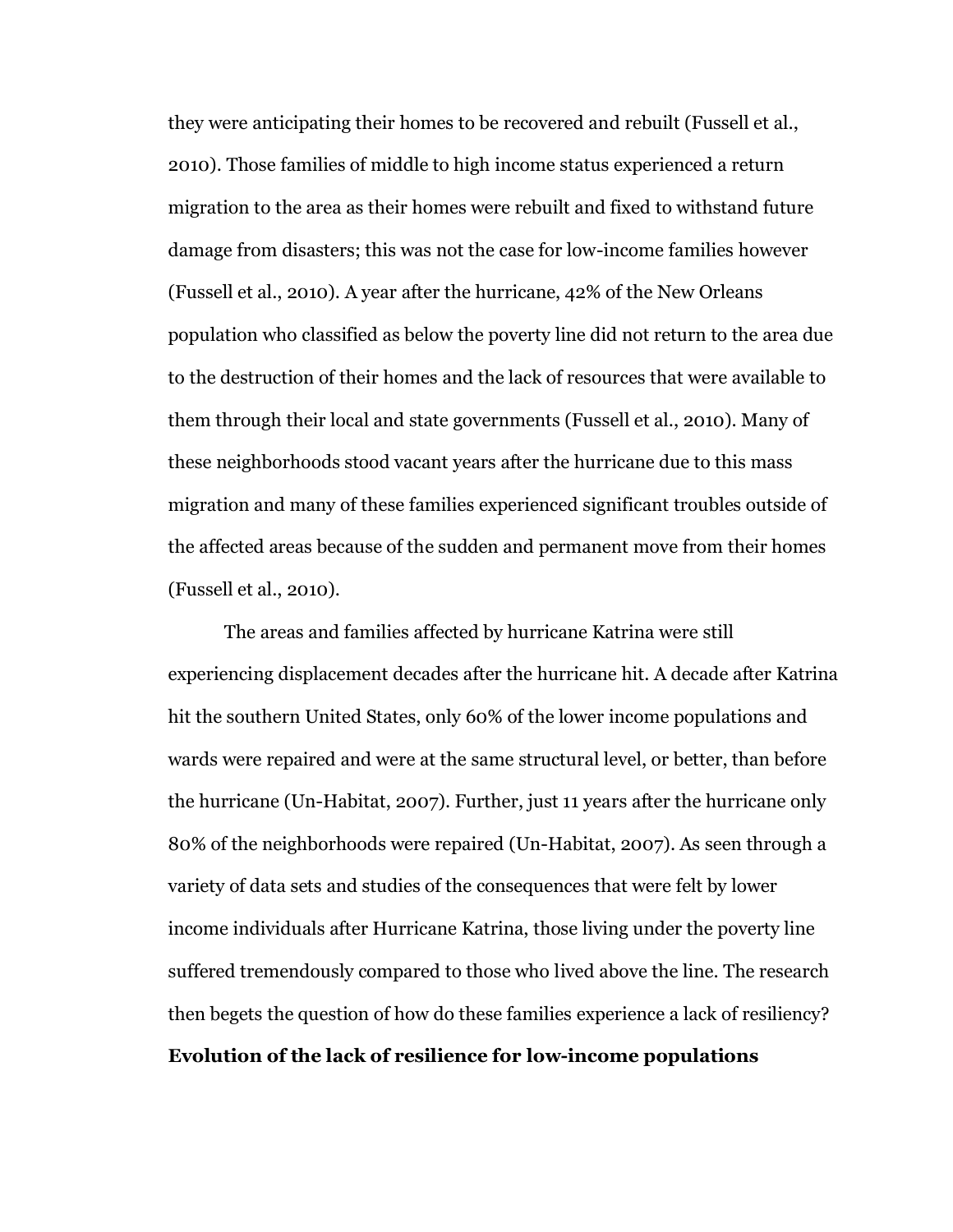When Hurricane Katrina hit New Orleans in 2005, the United States began to wake up to the idea that communities need to become more prepared for disaster and make the effort to become more resilient against major disasters (Bea, 2007). The federal government began to implement new changes in frameworks, at the local, state, and federal levels, and began to make the effort to have a whole community resiliency plan (Bea, 2007). The federal government's own issues were highlighted through the response to Hurricane Katrina and forced them, along with other levels of government, to make changes that would enhance their ability to prepare for, respond to, and recover from disasters in the future (Bea, 2007). At this time, the Bush administration focused heavily on expanding the Federal Emergency Management Agency's (FEMA) capabilities and attempted to enhance disaster management, specifically at the federal level, to prevent another mass casualty event from occurring that resulted in various long-term effects (Bea, 2007). One of the major issues that was seen in the response to Hurricane Katrina was the lack of organizational structure and responsibilities given to FEMA (Bea, 2007). FEMA was unable to provide a clear and consistent response to the areas affected by Hurricane Katrina because of the lack of guidance that was provided to them by the federal government (Bea, 2007). The lack of guidance was due to the Department of Homeland Security being focused on the threat of terrorism rather than the threat of natural disasters (Bea, 2007). There was little effort and focus put on FEMA before Hurricane Katrina, which caused officials to suffer in their response efforts. The lack of guidance provided and overall confusion on when the federal government was needed or how many federal resources were needed caused the response to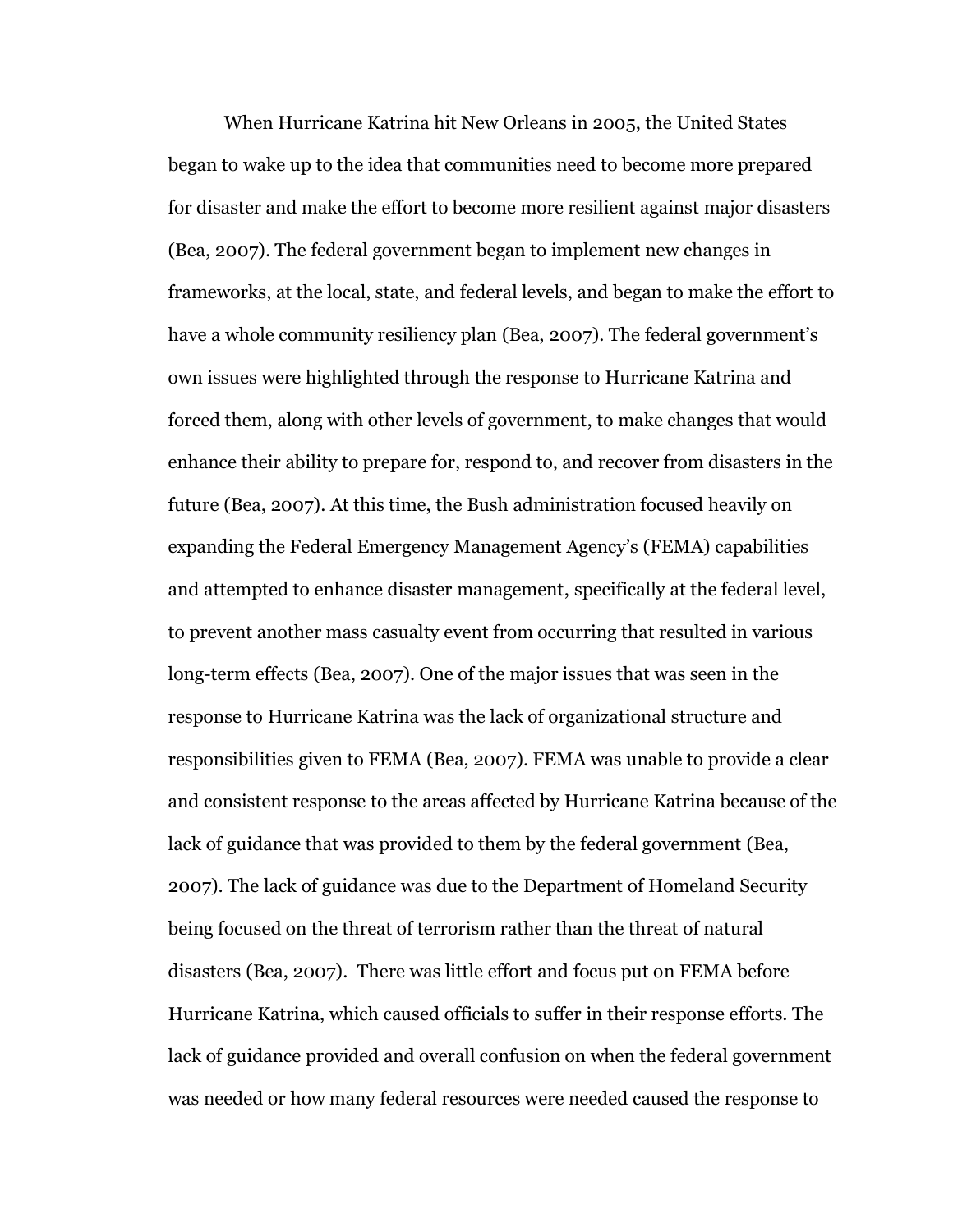Katrina to be insufficient and to be dubbed a failure on the federal government's part (Jenkins, 2008). President Bush made it his goal in the aftermath of Katrina to enhance the country's emergency management efforts (Jenkins, 2008). In 2006, Congress passed the Post-Katrina Emergency Management Reform Act (PKEMRA) to address the various issues that were presented in the preparation, response, and recovery to the disaster (Jenkins, 2008). It enhanced FEMA's responsibilities and roles within homeland security and emergency management and provided clearer guidelines that were to be followed in the preparation of and response to a natural disaster (Jenkins, 2008). The act also clarified the organizational structure of FEMA and identified ways to improve the organization's management structure (Jenkins, 2008). PKEMRA tasked FEMA to be the lead organization during emergency management situations, when federal government assistance is needed (Jenkins, 2008). The act also defined the five areas in which all communities, including the federal government and FEMA, need to strengthen to have a successful response to a disaster (Jenkins, 2008). The five areas are as follows: preparedness, protection, response, recovery, and mitigation (Federal Emergency Management Agency [FEMA], 2011a).

#### **Whole Community Approach**

The aftermath of Hurricane Katrina also seemed to enhance the idea of the "whole community". As stated by FEMA, the concept of whole community describes the coordination of all levels of government, private and public sector organizations, communities, and their leaders to better understand their needs and organize their assets to improve their ability to respond to, recover from, and mitigate against disasters (FEMA, 2011a). In 2011, a report was released by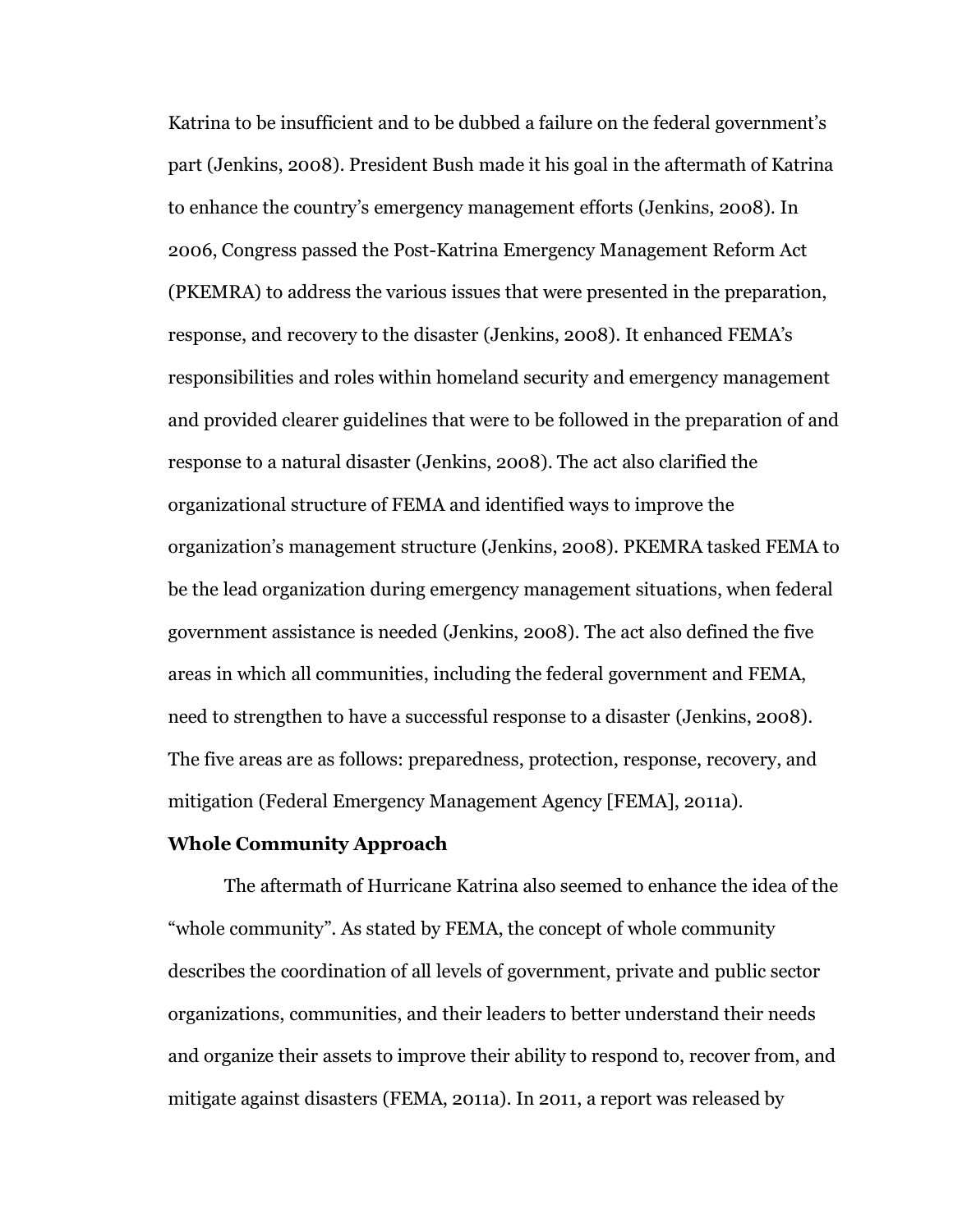FEMA outlining the principles and foundations of the whole community approach to guide communities and the federal government's actions before, during, and after a disaster to help create an effective response.

However, despite the evolutions in emergency management, it is unclear if the low-income populations in communities have seen any of these improvements materialize for them. At-risk populations are those who are at the highest risk to experience severe impacts after a disaster occurs due to their lack of resilience; low-income populations make up a large majority of the at-risk populations in communities. Many of these emergency management evolutions are not conducive to low socioeconomic individuals and families and often unknowingly fail to recognize the unique needs of this population. One may believe that the idea of whole community approach or an act to broaden and clear up the abilities of the national emergency management agency may help to broaden their horizons to assist at-risk populations, specifically low-income populations.

However, research has indicated that despite the goals of the approach to include the "whole" community, many individuals and populations within the community are not incorporated into these practices and the implementation of such approach (Grimes and Serino, 2016). Grimes and Serino state that the whole community approach often ignores the needs of certain individuals who may not be a part of the top level of society (2016). This includes, but is not limited to, those of higher income status, affluent neighborhoods, non-disabled individuals, and those with higher levels of education (Grimes and Serino, 2016). This leaves those who are identified to have socially vulnerable factors, such as low education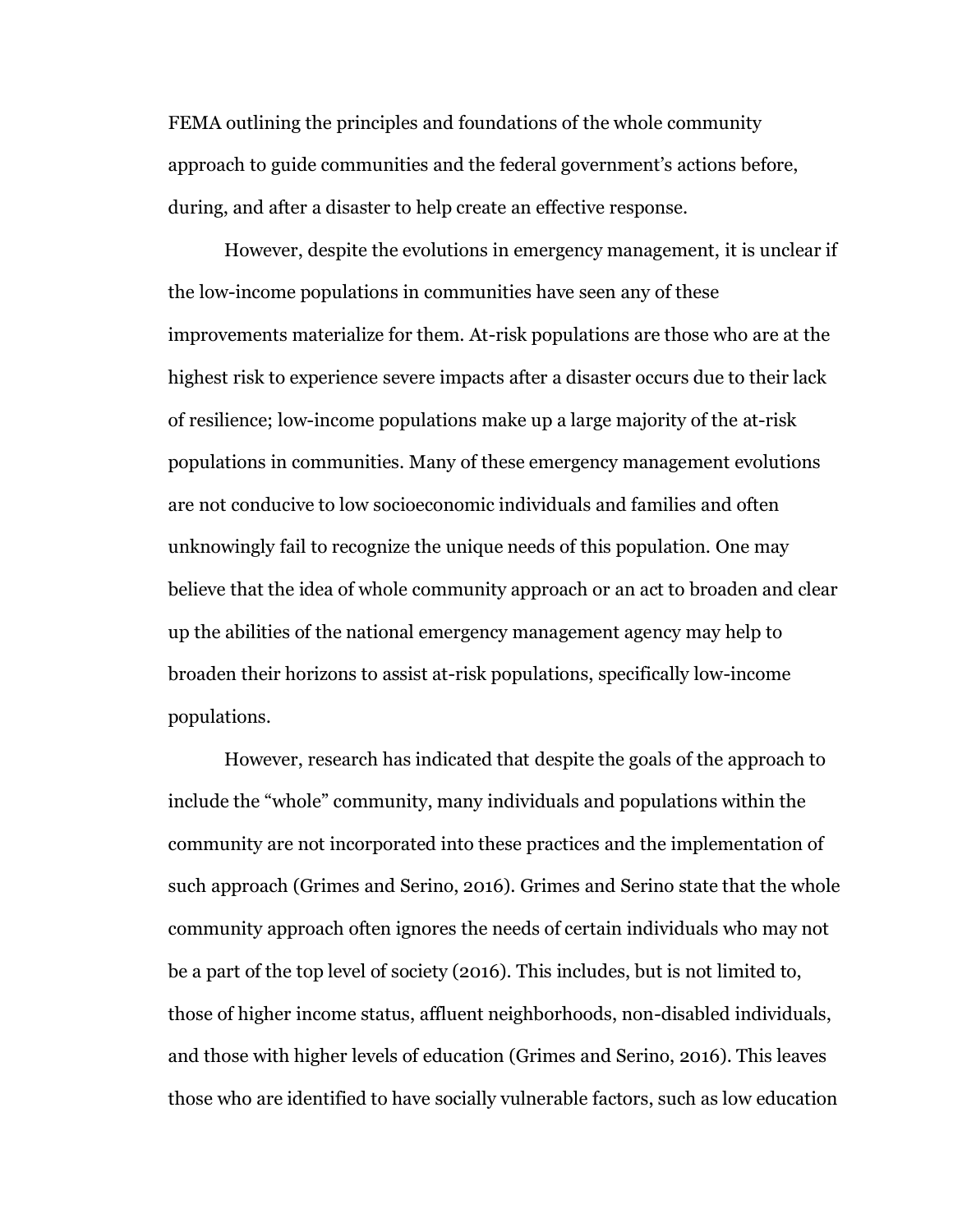levels, varying races, disabled people, and, in relation to this thesis, low socioeconomic status, to be on a lower level in society and be ignored by local and state government officials when it comes to the integration of the whole community approach (Grimes and Serino, 2016).

Furthermore, at-risk populations often have exhibited? a lower level of trust to government officials and other agencies who plan to integrate the whole community approach and other efforts in disaster management (Grimes and Serino, 2016). Socially vulnerable populations, specifically those who live under the poverty line, often do not trust their local and state governments or various organizations attempting to help these populations because the help that is supposedly being given does not meet all the needs for these families (Grogan et al., 2018). Individuals of lower income often do not trust higher organizations because they feel as though they have not been given the same number of opportunities as those as higher income individuals and families; this begins to affect the relationship between these populations and government agencies (Grimes and Serino, 2016). This lack of trust affects the overall relationship between certain populations and the government; officials then, either subconsciously or consciously, ignore the needs of those who are socially vulnerable (Bálint and Boda, 2014). As a result, the whole community begins to ignore the "whole" community and only include those at the tops level of society, which results in a failure of the approach that aims at involving all populations in a community (Bálint and Boda, 2014). In summary, questions remain regarding how well the "whole community" approach truly helps those most in need.

#### **Robert T. Stafford Act of 1988**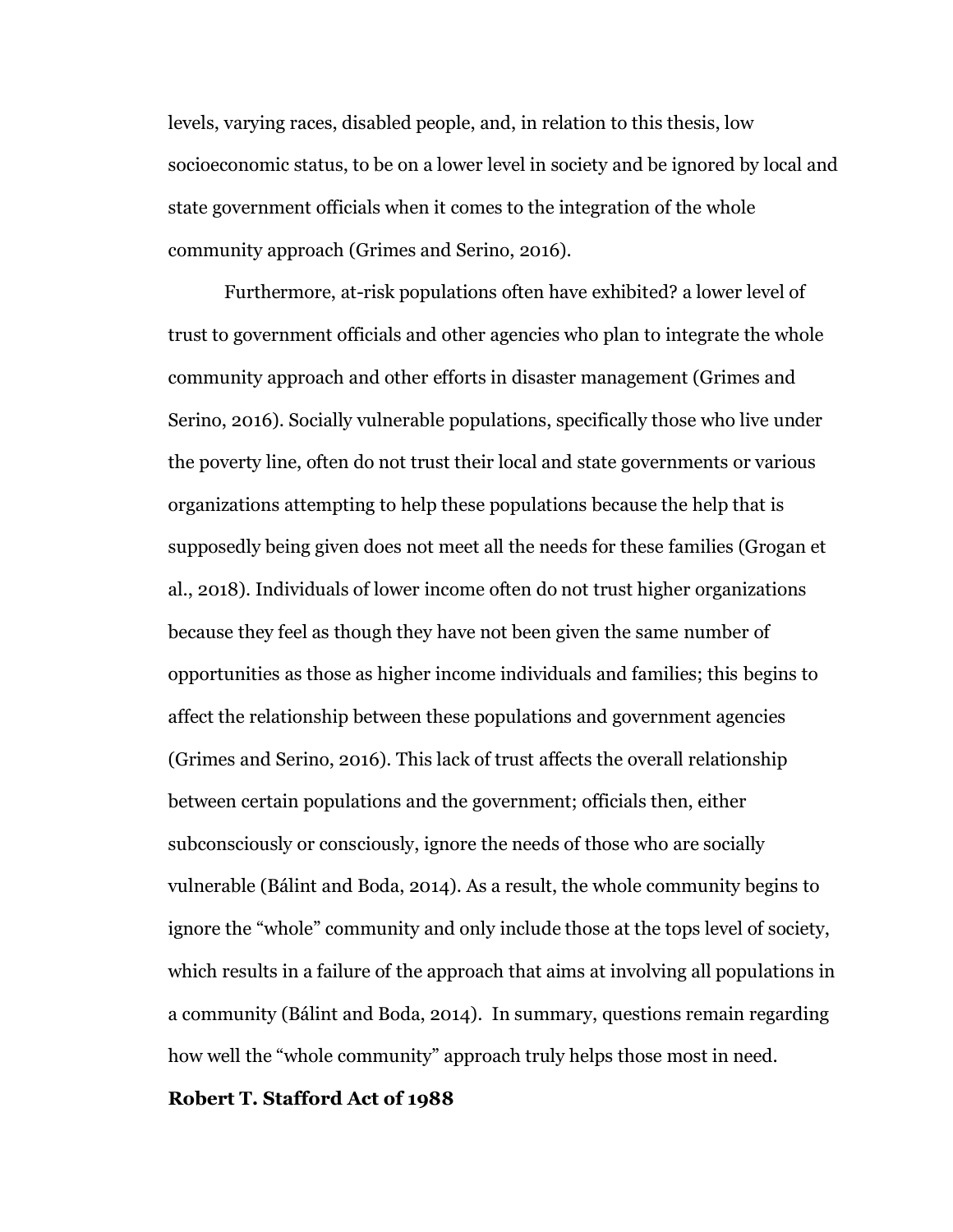Moreover, the Robert T Stafford Act of 1988 initiated major changes in disaster management. This act provides the president the ability to declare an emergency declaration or a major disaster after request from the governor of that affected state (FEMA, 2021). Firstly, local government officials and first responders must assess the damage done to their communities, while elected officials activate the Emergency Operations Center (EOC), in which all actors relating to the disaster gather to spread information and discuss emergency operations for response and recovery (FEMA, 2021). The localities will then notify the state officials and governor for further assistance and further activation of the state EOC (FEMA, 2021). Only then can the governor request the president to declare an emergency declaration or major disaster and for the use of federal resources, if their resources are insufficient to deal with the scope of the disaster (FEMA, 2021). The Stafford Act does require FEMA regional agents and the administrator to evaluate the damage that the governor has described and determine if the request is valid; the administrator than recommends, through the Department of Homeland Security Secretary that the president declare an emergency (FEMA, 2021). Federal resources and response teams will then be deployed to the affected area to help in the response (FEMA, 2021). The Stafford Act broadened the abilities of local and state governments to respond to disasters on their own until their resources are deemed inadequate to deal with the effects of the emergency (FEMA, 2021). This is also reflected in the Tenth Amendment, which states that powers are delegated to the states and not to the United States (Cornell Law School, n.d.).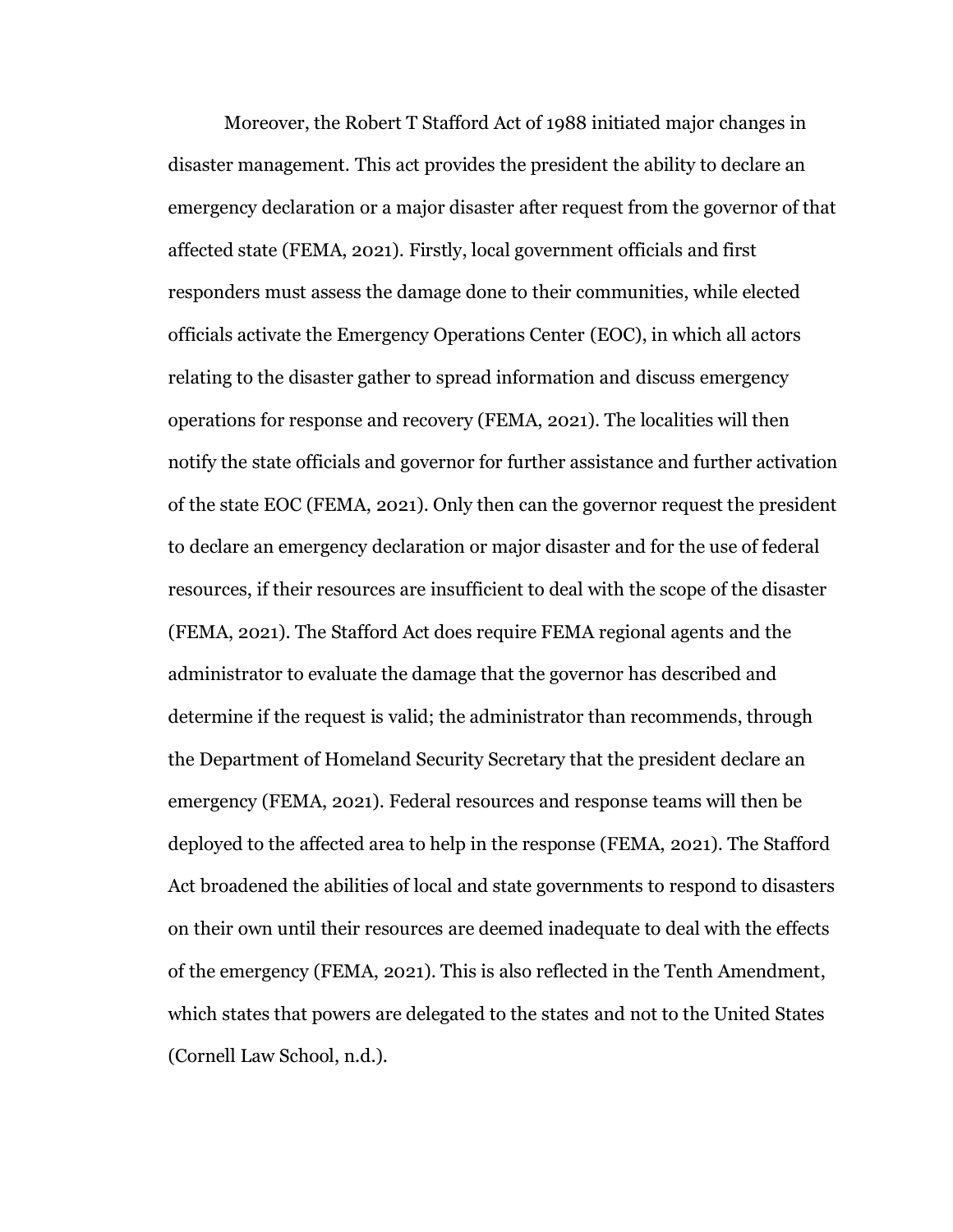Despite the rather reactive approach that the federal government is expected to take during disasters to allow local and state officials coordinate the response efficiently, there are gaps in the Stafford Act that challenge local and state governments and their constituents. Often, local and state governments are unable to fulfill the needs of low-income families after a disaster and struggle to provide them the resources that are needed for the to recover (FEMA, 2021). Despite local and state government officials having the accessibility to request federal assistance, low-income families are often further ignored when federal government agencies step in (FEMA, 2021). These families, along with various other at-risk populations, are sometimes overlooked by federal government officials in disaster response as they are more concerned with the general response and recover for the whole community rather than individual populations or families (FEMA, 2021).

#### **Physical Effects on Low Income Families**

Furthermore, there are various other effects that low-income families experience after a disaster occurs due to their lack of resilience. One of the major effects that low-income families experience is high stress levels. Studies have shown that low-income households experience a much higher percentage of stress related to the lack of access to certain resources needed during disasters (Substance Abuse and Mental Health Services Administration [SAMHSA], 2017). Often, these stressors occur before the disaster occurs and are enhanced during emergency situations (SAMHSA, 2017). Examples of these stressors include, but are not limited to, housing structure, food, medical care, evacuation, communication and technology, and financial assistance (SAMHSA, 2017). After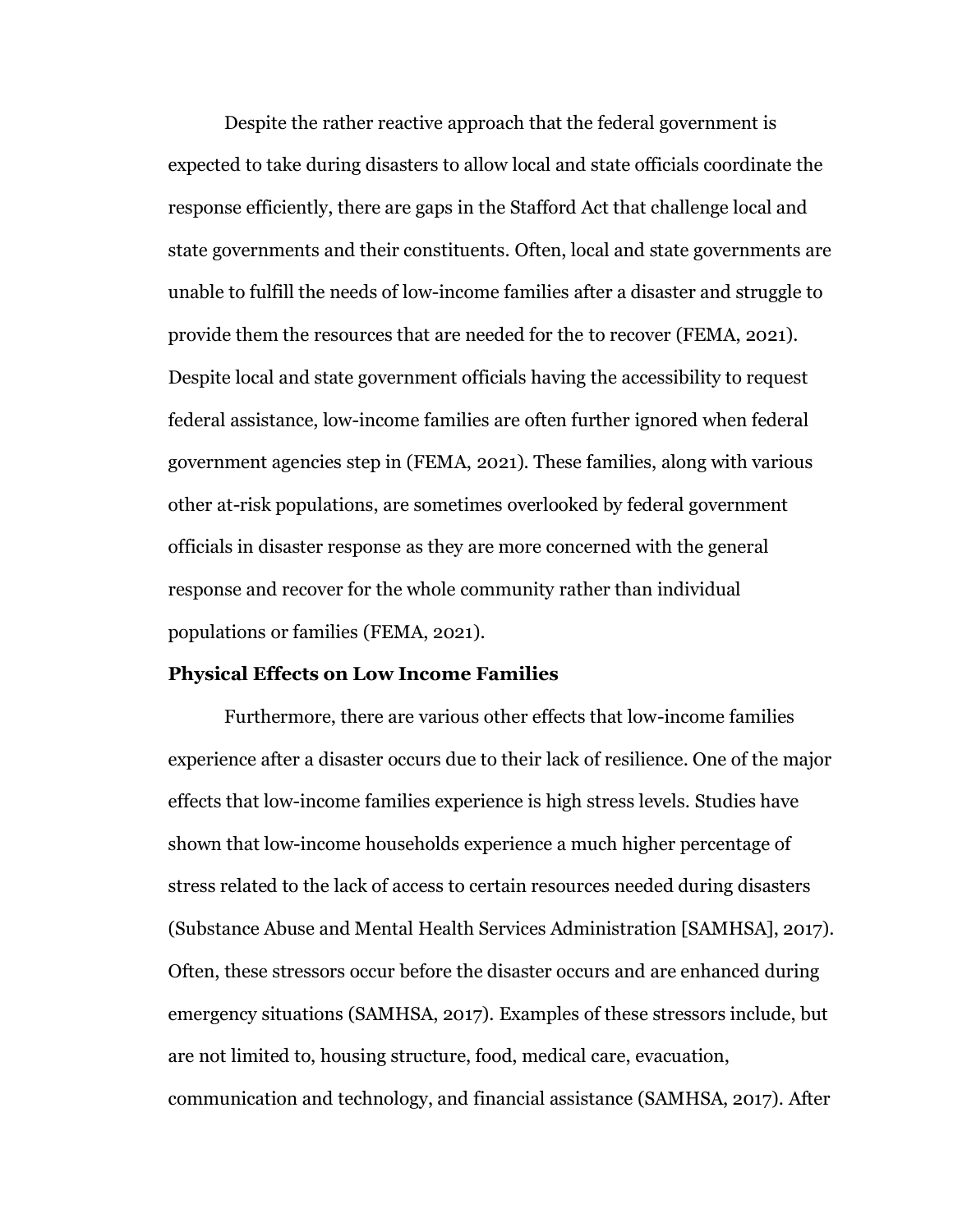Hurricane Sandy hit the east coast in 2012, low income and low socioeconomic families reported significantly more stress related to food access than high income households; lower income households were 4.5 times more likely to leave their area to get food than were higher income households (SAMHSA, 2017). These stressors and the lengths at which individuals will go to find resources also leads to an increased risk of depression and distress. The Substance Abuse and Mental Health Services site research conducted after Hurricane Ike in 2008 found enhanced levels of depression among low socioeconomic families (2017). In a study of 658 adults living in affected areas who exhibited lower levels of household income, researchers found that these individuals were more likely to be depressed than their higher income counterparts (SAMHSA, 2017). The authors attribute these higher levels of depression to the stressors identified above and to the underlying vulnerabilities that low socioeconomic families experience before, during, and after a disaster (SAMHSA, 2017).

Individuals living under the poverty line were also seen to have higher rates of depression compared to higher income individuals. Ahern and Galea conducted a study in New York City to determine the rates of depression among low-income families and high-income families after a natural disaster occurred (2006). They wanted to determine whether individuals who lived under the poverty line experienced a similar, higher, or lower rate of depression in the aftermath of a disaster due to the experiences they witnessed after the 9/11 attacks (Ahern and Galea, 2006). They surveyed the two groups six months apart to determine if the depression rates would change with change time. In both instances, the lower income families and individuals reported to have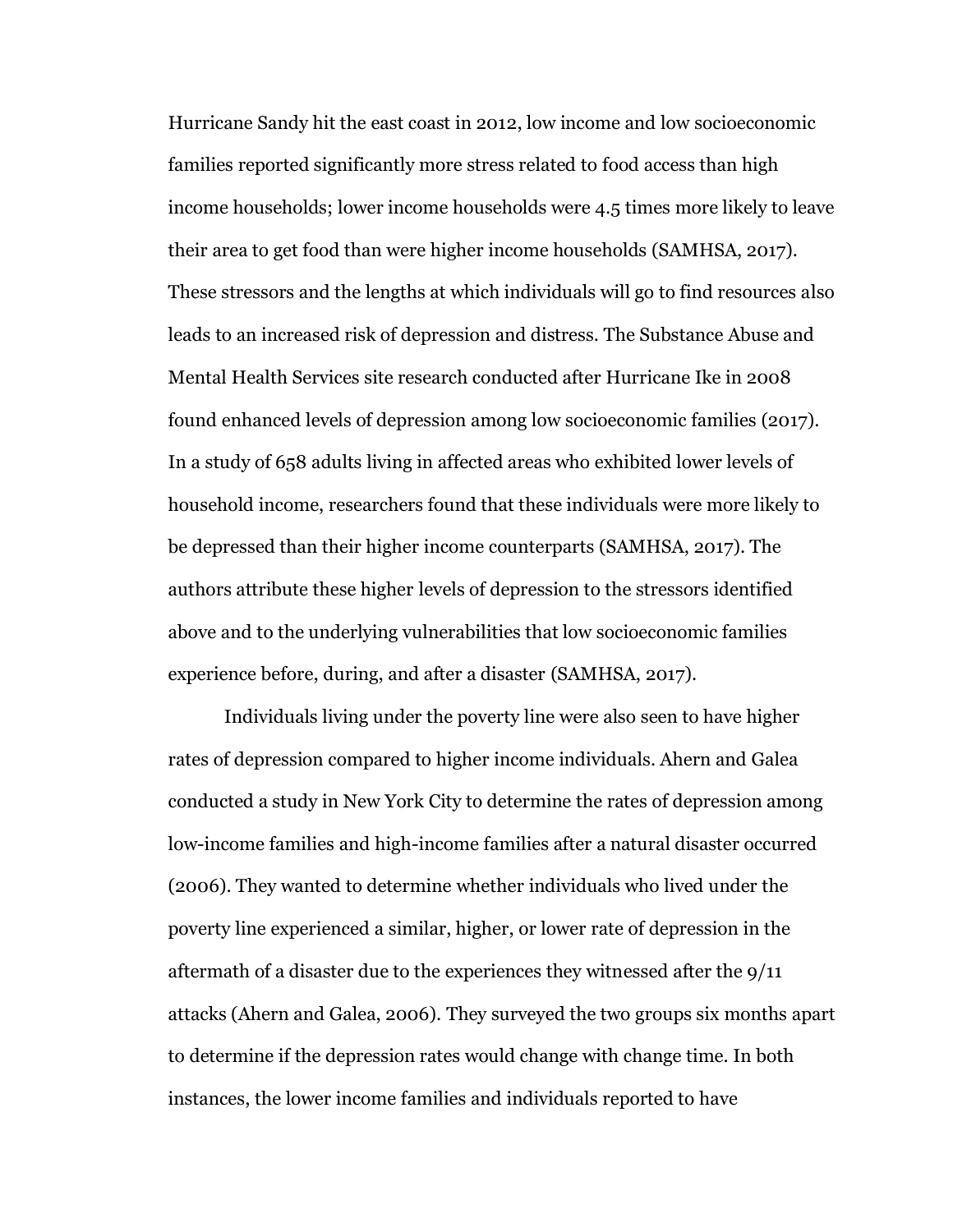significantly higher levels of depression compared to higher income families and individuals (Ahern and Galea, 2006). The researchers attributed these higher depression levels to the generally low-income level that were experienced, along with the lack of security and resources available to them in the aftermath of the disaster (2006). Lower income families felt significantly insecure in the aftermath of a disaster and felt as though they were depleted of resources that would assist them in the response and recovery of disasters (Ahern and Galea, 2006). Ultimately, these families felt unable to withstand the effects and properly recover because they were unable to receive or obtain key resources that would have assisted them in the response; the families stress levels are then significantly increased causing their depression levels to increase as well (Ahern and Galea, 2006).

# **Why is this?**

There are various reasons for why low income-families experience such a severe impact due to disasters that have been identified. These reasons involve many approaches that explain why low-income families experience such a low level of disaster resiliency and struggle to restore their livelihoods after a disaster. Following the identification of the reasons why discrepancies exist in disaster resiliency, improvements can be made to develop resiliency capabilities for low socioeconomic families.

# **Social Vulnerability**

One of the main reasons for why low-income communities suffer more than the rest of their communities before, during, and after a disaster is explained by the concept of social vulnerability. Despite the federal government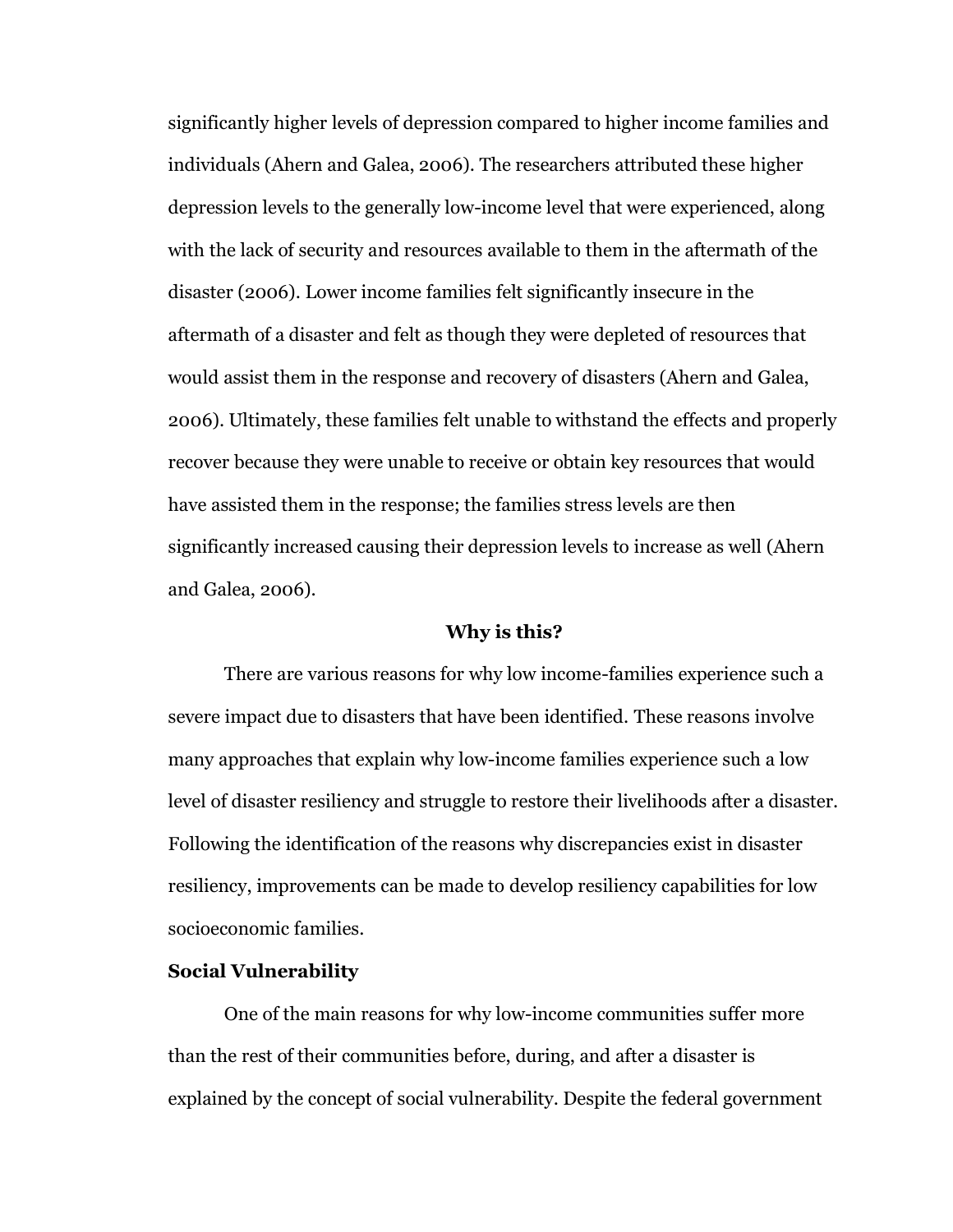focusing on enhancing resilience and response for all individuals in their respective communities through various frameworks, procedures, and guidelines, there lacks an emphasis on tailoring their resiliency efforts towards those who exhibit a higher vulnerability to severe impacts to a disaster (Phillips et al., 2017). Identifying and mapping social vulnerabilities in communities is one of the most forgotten and ignored pieces by federal government organizations in the enhancement of their community's resilience (Phillips et al., 2017). The concept of social vulnerability can be defined as the characteristics of an individual, group of individuals, or a whole community, in regard to their capacity to anticipate, cope with, and recover from the effects of a disaster (Phillips et al., 2017). Social vulnerability considers various factors that may play a role in how individuals are able to respond to, recover from, and cope with the effects of a disaster at every level (Phillips et al., 2017). These factors are as follows: gender, education, household composition, race and ethnicity, housing tenure, age, and poverty (Phillips et al., 2017). One of the more debilitating social vulnerabilities that inhibit individuals from being resilient from disasters is poverty or level of income (Phillips et al., 2017).

Specifically for low socioeconomic families, it helps to explain the stratified conditions in which they experience disproportionate effects. Flanagan et al. explain that because the poor families in communities do not have a comfortable income or availability to assets, they are more likely to suffer severe effects during a disaster (2011). These areas with less income are more likely to experience an increased rate of injuries, household and property damage, and other various consequences that may result from disasters that the higher income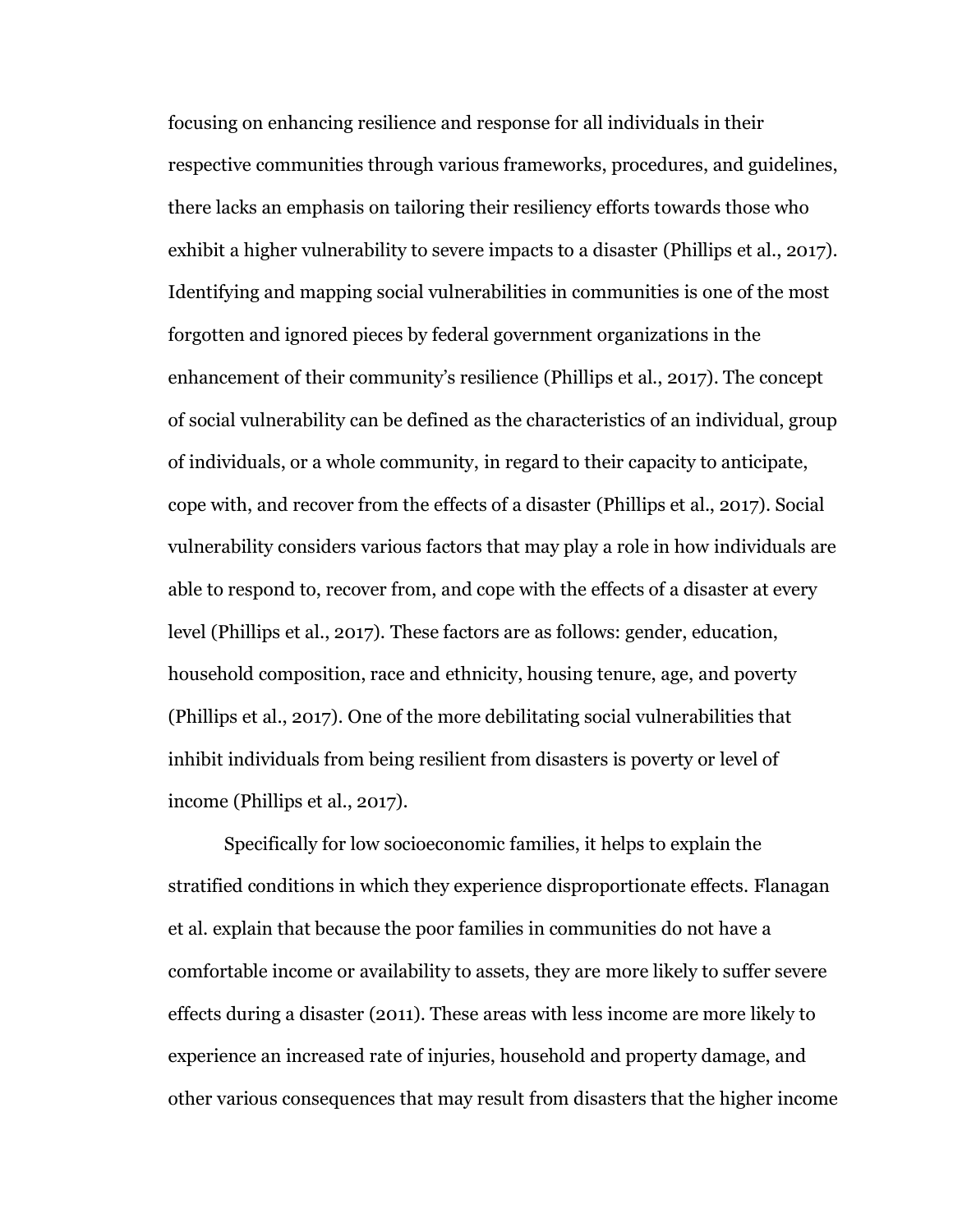individuals in the community are more able to cope with (Flanagan et al., 2011). Moreover, low-income families' financial instability makes them much more susceptible to severe property damage due to the lack of homeowner's insurance or renter's insurance that they possess (Flanagan et al., 2011). According to Flanagan et al., despite these lower income households representing a larger proportion of total household assets, these properties are much more expensive to replace and repair leaving these homes damaged or destroyed for months or years (2011).

The concept of social vulnerability helps to explain the disparities in response for these at-risk populations. Masterson et al. describes the varying social factors that influence the resilience and response efforts to disasters for atrisk populations and specifically for low-income families (2014). The authors state that certain factors of society, or social vulnerabilities, such as race and ethnicity, income and poverty, education, and age, lead to differences in capacity, information, power/control, and resources, which all result in differences in warning, damage, preparedness, evacuation, and recovery (2014). All of these factors play into the overall resiliency of individuals (Masterson et al., 2014). Additionally, social vulnerability helps to explain the stratified conditions in which these at-risk populations and those considered not at-risk compete for limited resources that will increase their resiliency (Masterson et al., 2014). However, the individuals and families who present to be not at-risk have more opportunities to gain these resources, leaving little for the families and individuals classified as at-risk (Masterson et al., 2014). The disempowered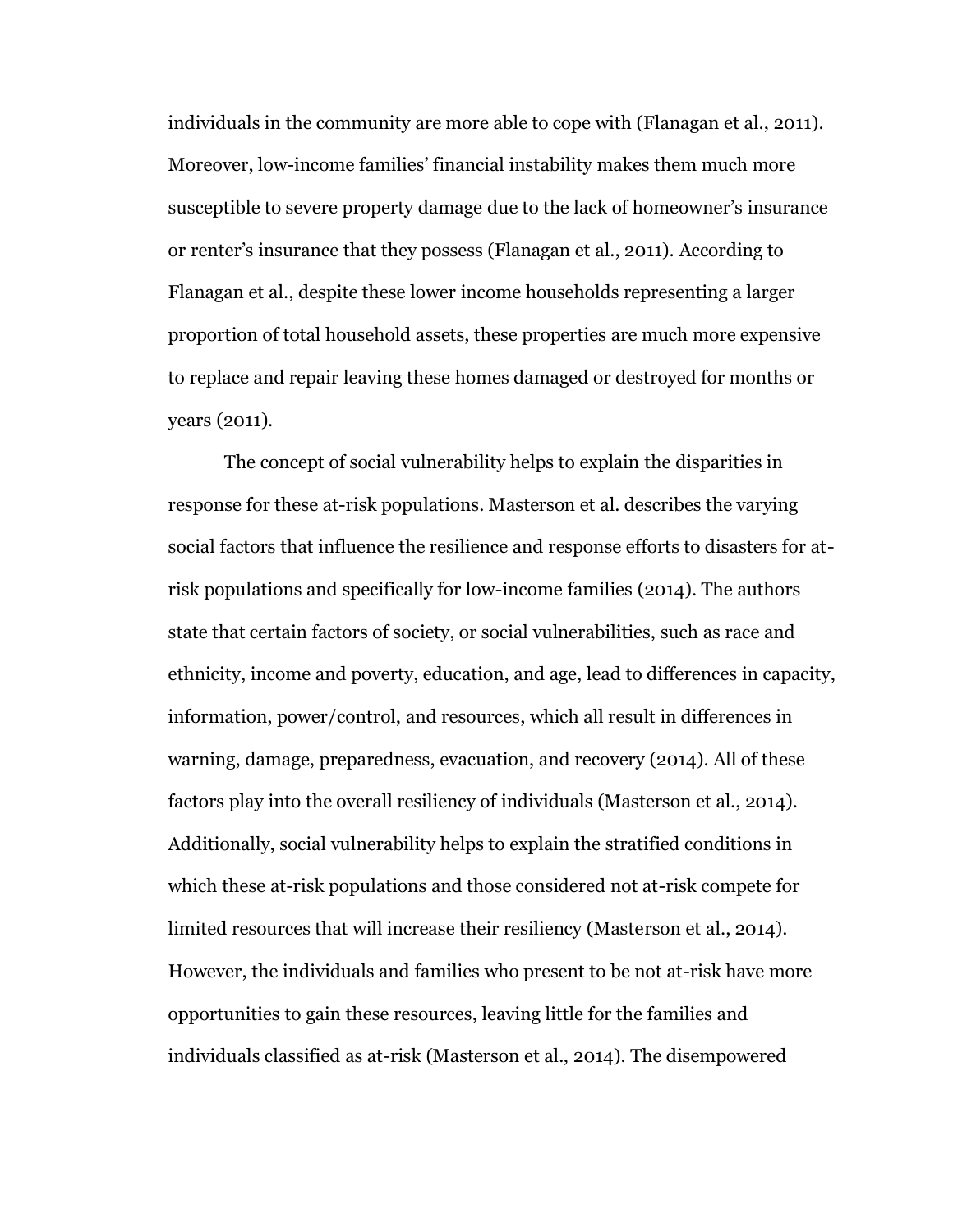populations are then left with little to no resources to mitigate against, respond to, and recover from disasters (Masterson et al., 2014).

# **Educational disparities**

Further, on the most compelling reasons for why low socioeconomic families lack a strong resilience towards disasters is due to the lack of education and access technology for these families. General education is key in understanding disasters, their effects, and what actions need to be taken to prepare individuals for such an emergency. A basic understanding of disasters and their effects can empower individuals with the knowledge that enables them with the ability to cope with, anticipate, and recover from disasters. General knowledge up to an advanced understanding of disaster management all begins in the classroom and can include individuals having a bachelor's degree, master's degree, and further training. However, low-income families experience major disparities in education that play a role in their resiliency. The readiness of poverty-stricken children in school requires various factors that these children often lack, due to the absence of finances that enable them to meet these factors (Bovaird et al., 2007). These factors include physical well-being, appropriate motor skills, social knowledge and competence, age-appropriate skills, and cognitive skills (Bovaird et al., 2007). These factors often have correlation with the knowledge and the understanding of disaster management. When individuals lack the general social and cognitive skills, they will be less likely to have the knowledge that will empower them to take action that will reduce their vulnerability to hazards (Dowlati et al., 2019). Dowlati et al. (2019) explains that disaster education and information sharing of necessary preparedness,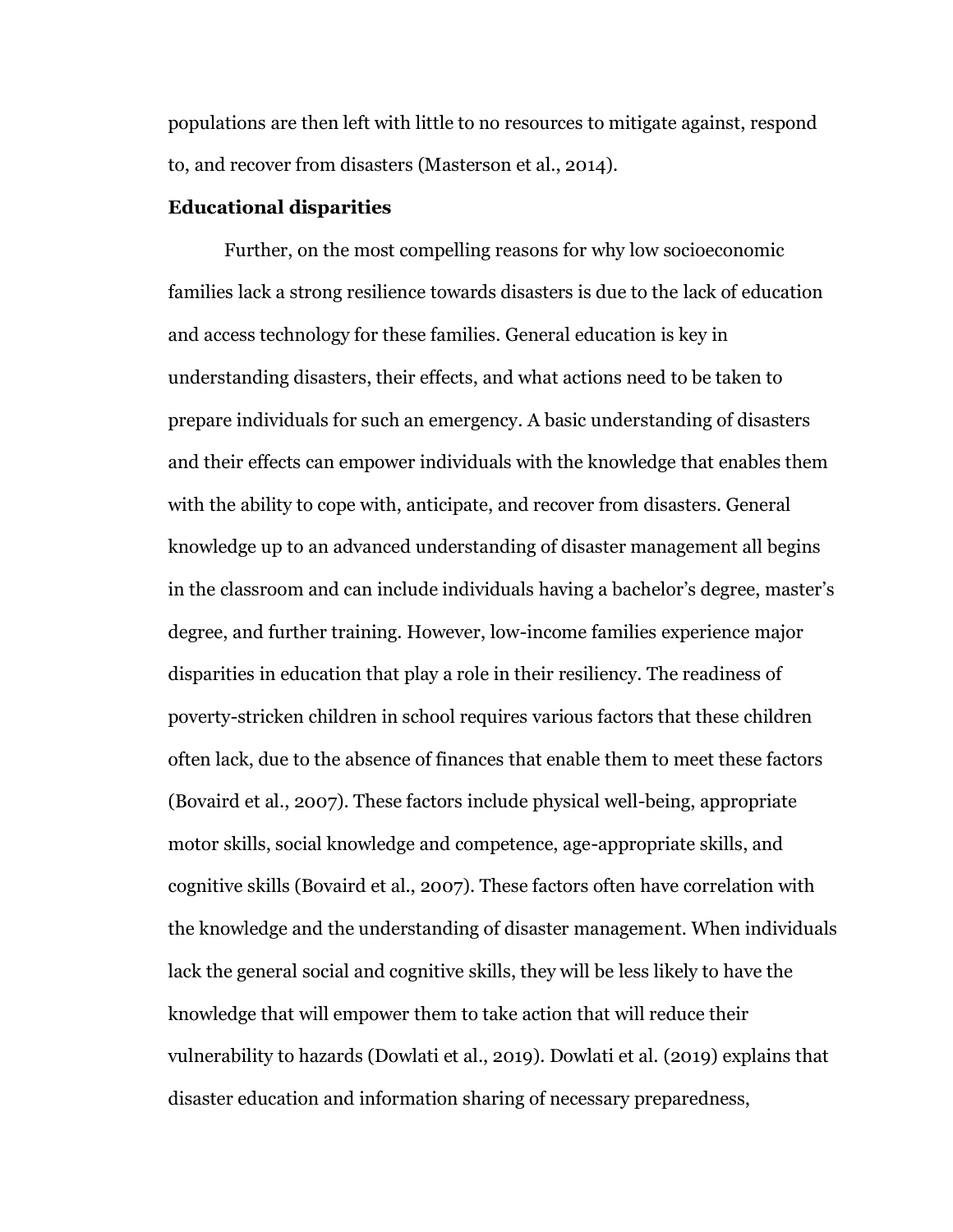prevention, and recovery actions is key in reducing individuals' vulnerability to disasters and their effects . Specifically for the most vulnerable populations, such as low-income families, disaster education is key in improving their resiliency and providing them with the comprehensive knowledge protect themselves and their property (Dowlati et al., 2019). However, as stated previously, these individuals often lack the educational resources and skills to obtain basic level knowledge of disasters (Dowlati et al., 2019). Low-income students aged 16-24 are seven times more likely to drop out of high school and/or college than students who classify as medium to high income (DoSomething.org, 2015). These individuals are then at higher rate of not having a basic level of key developmental and educational skills that enable them to understand disasters, their effects, understanding the language of what officials are saying, or being able to participate in the trainings because of a lack of understanding.

Furthermore, low-income families are less likely to have the technological resources that provides them with key disaster management information. Through the years, as technology has become more advanced, so has the spread of disaster information through these channels (Sakuraia and Murayamab, 2019). Social media is an effective way to spread information about what is occurring during disasters and what resources are available for individuals to learn during the response and recovery phase (Sakuraia and Murayamab, 2019). During Hurricane Sandy, it was reported that approximately 800,000 photos and details about resources were shared through social media outlets, such as Instagram, Twitter, and Facebook (Sakuraia and Murayamab, 2019). However, low-income families do not have the opportunities to receive such information and details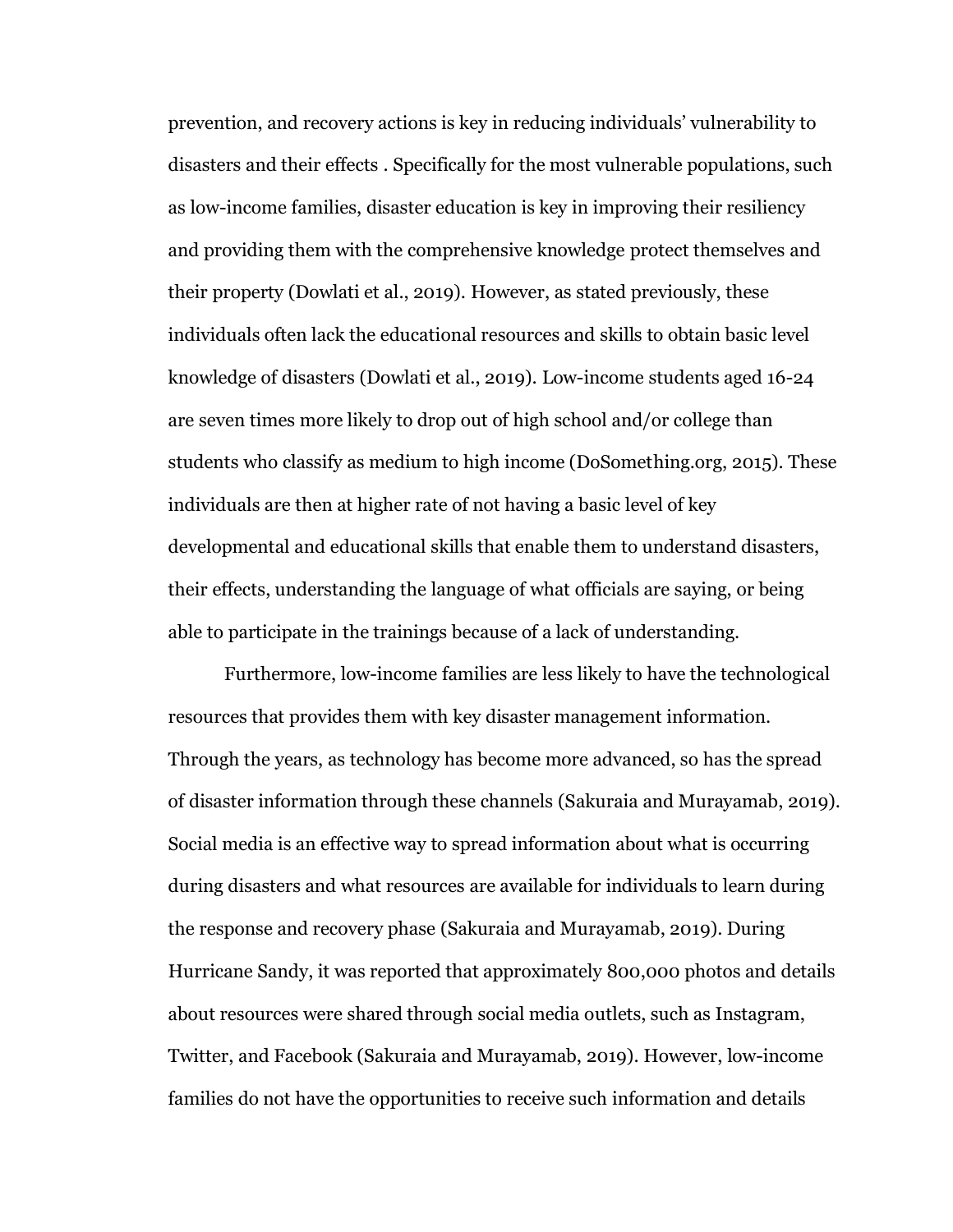due to their lack of availability to technology (Sakuraia and Murayamab, 2019). The Pew Research Center found that low-income families have a significantly harder time obtaining technology, such as phones, computers, and tablets with WiFi, than higher income individuals and have lower levels of technology adoption (2021). In a survey of adults with various income levels, it was determined that only 23% of adults who had an annual income of less than \$30,000 had access or owned smartphones, desktop or laptop, home broadband WiFi, and tablet computer, compared to 63% of adults earning \$100,000 or more having access to all the above (Vogels, 2021). Conversely, the number of adults who rely on smartphones to get information and go online has doubled since early 2013 (Vogels, 2021). However, many of these adults cannot get information, such as disaster information or other key information, because they cannot afford or do not have access to these channels. The divide between household income levels and the availability of technological channels greatly effects their resiliency towards disasters and the knowledge that can receive about disaster management efforts and resources. Low-income families will be unable to receive key disaster information being sent through social media, emails, texts, and calls if they do not have the proper technology. The absence of knowledge about impending disasters or resources to assist individuals in the response and recovery phase for low-income individuals put them significantly more at risk than individuals who have more access to such technologies and decreases their resiliency towards disasters and their effects.

### **Poor quality housing**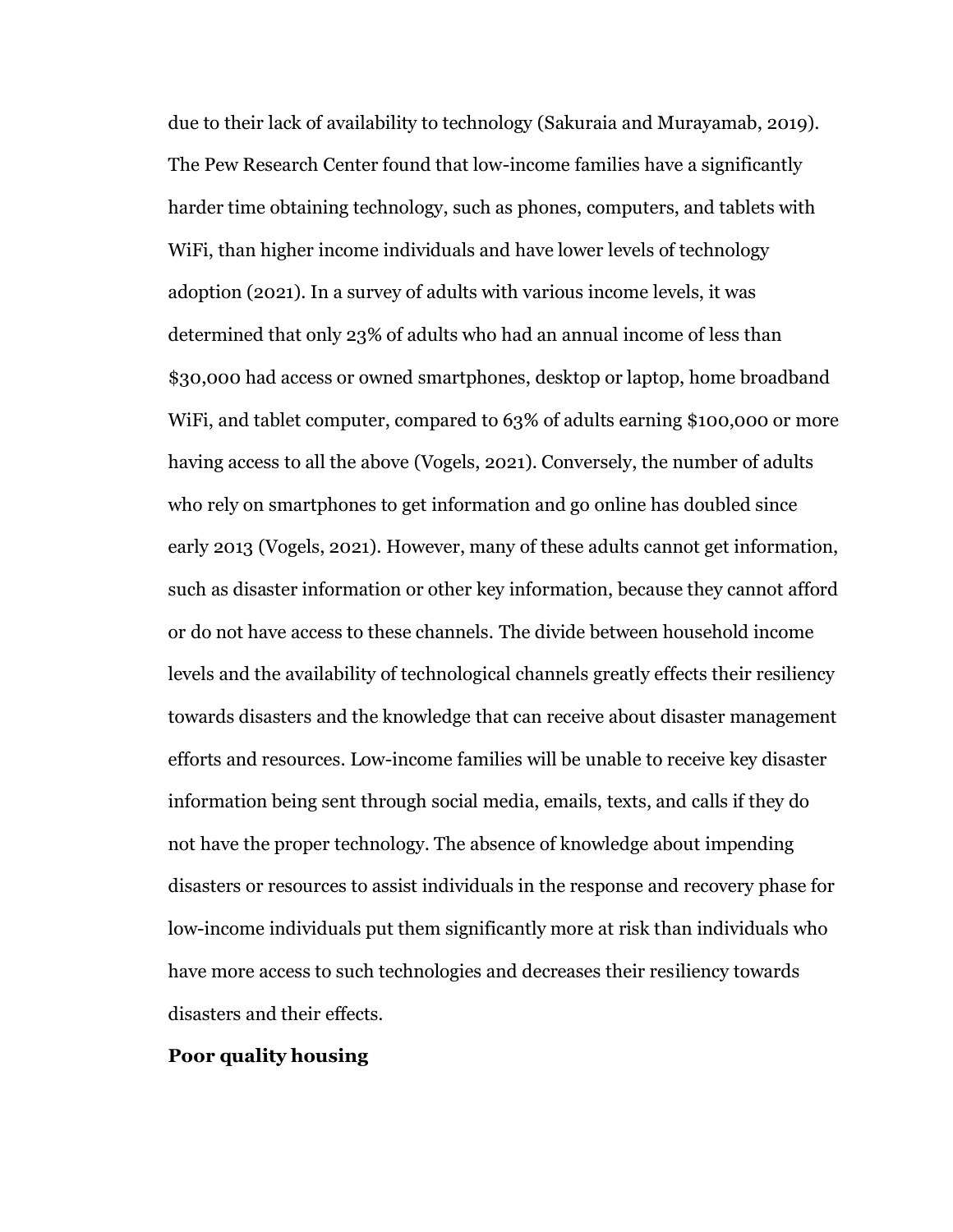Poor quality housing is one of the main issues that negatively effects lowincome family's resiliency towards disasters. A large majority of low-income families live in older homes that have weak structures and various structural issues affecting the quality and safety of the house (Ross, 2013). The reason behind this is due to the affordability that older, weaker homes bring to families who cannot afford newly manufactured homes (Ross, 2013). This type of housing puts low-income families at a significant risk for severe damages from natural disasters (Ross, 2013). Ross explains that by lower income families living in structurally weak homes and with prices for repairment services becoming more expensive due to inflation, these families will be less likely to have access to certain resources that will protect their property and infrastructures along with protecting themselves in the event of a disaster (2013). The Center for the Study of Traumatic Stress also notes that low-income families are more likely to live in environmentally vulnerable areas, such as floodplains, due to the low cost of living which puts them at a greater risk for severe effects (n.d.) Despite housing being one of the largest issues for why low-income families experience a lack of disaster resiliency, addressing this issue is extremely difficult for government officials. Ross explains that there is a shortage of affordable housing units by the federal government (2013). Additionally, there is only a small percentage of lowincome families who qualify for federal housing and who also received these resources; it is projected that only one and four families who receive federal housing assistance (Ross, 2013). As the housing issues continue to grow and shortages continue to occur on the federal government side, more low-income families well be forced to live in their same rundown homes or must live in homes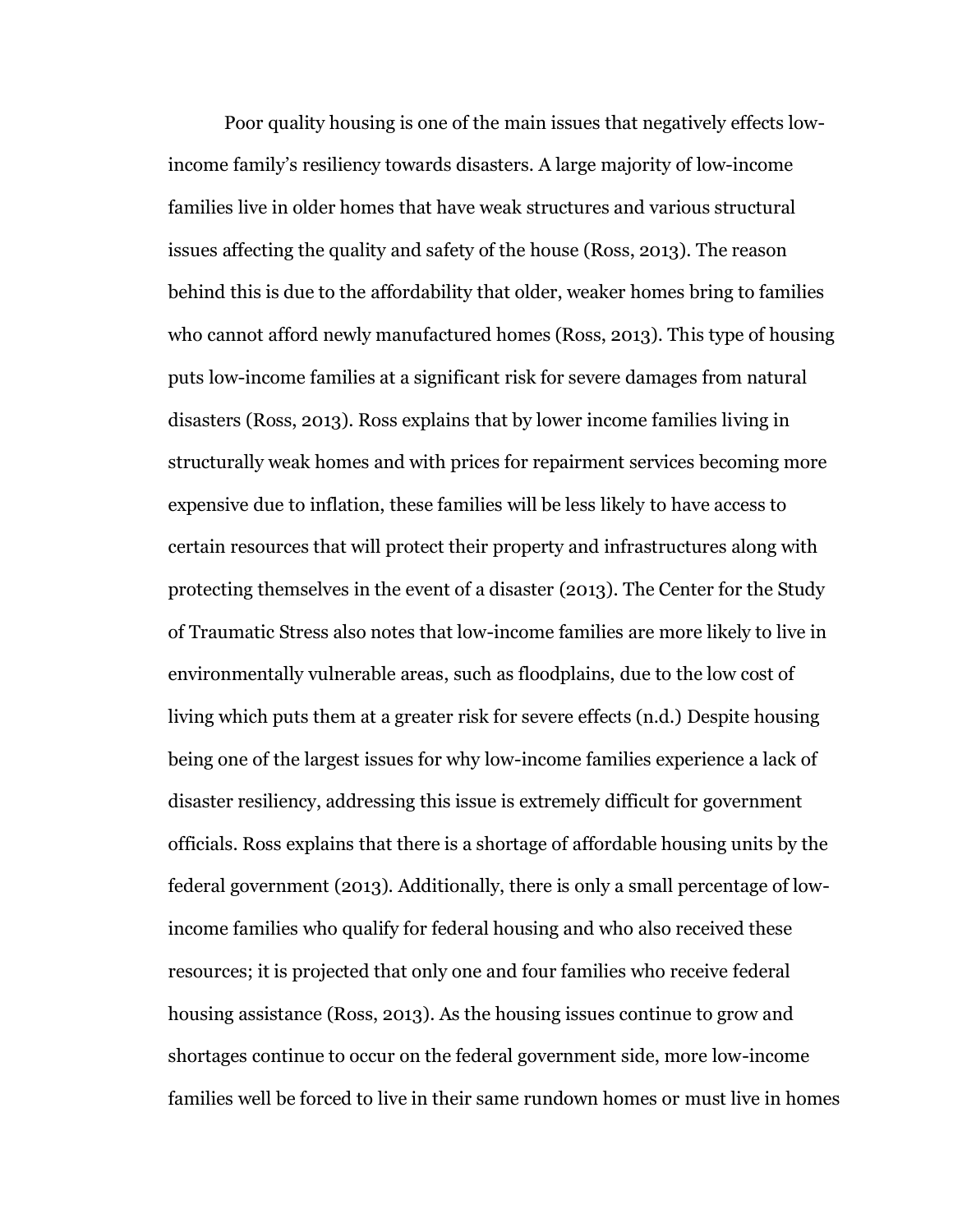that are not equipped to deal with disasters (Ross, 2013). More and more families will resort to living in manufactured homes or mobile homes; however, these homes are extremely vulnerable to experiencing severe damage and destruction during disasters (Ross, 2013). Many of the deaths during tornadoes comes from mobile homes which, if federal housing assistance becomes more difficult through the years call mom more low-income families will have to live in these types of homes.

In regard to long-term recovery, there are other various issues that affect low-income disaster victims. After a disaster occurs, low-income families struggle to receive assistance from the federal government to repair their homes or to move to a different living situation until a permanent situation can be attained (Ross, 2013). Furthermore, low-income families are at a lower rate of homeownership compared to high income households (Ross, 2013). It is estimated that low-income people make up 44% of the national homeownership rates while higher income individuals make up the other 56% of home ownership rates (Ross, 2013). The other individuals of low-income status are often renters of homes which creates more issues with obtaining federal assistance if they do not have renters' insurance or if they do not have the ability to make certain changes to their homes if they are not given permission by the renters themselves (Masterson et al, 2014). Oftentimes, funding that goes to homeowners and renters are undervalued in federal assistance funding, so for the low-income individuals who rent their homes, they are less likely to receive funding to recover their homes and protect from future disasters (Ross, 2013). There are also issues with affordable housing in general for low-income families. When poor quality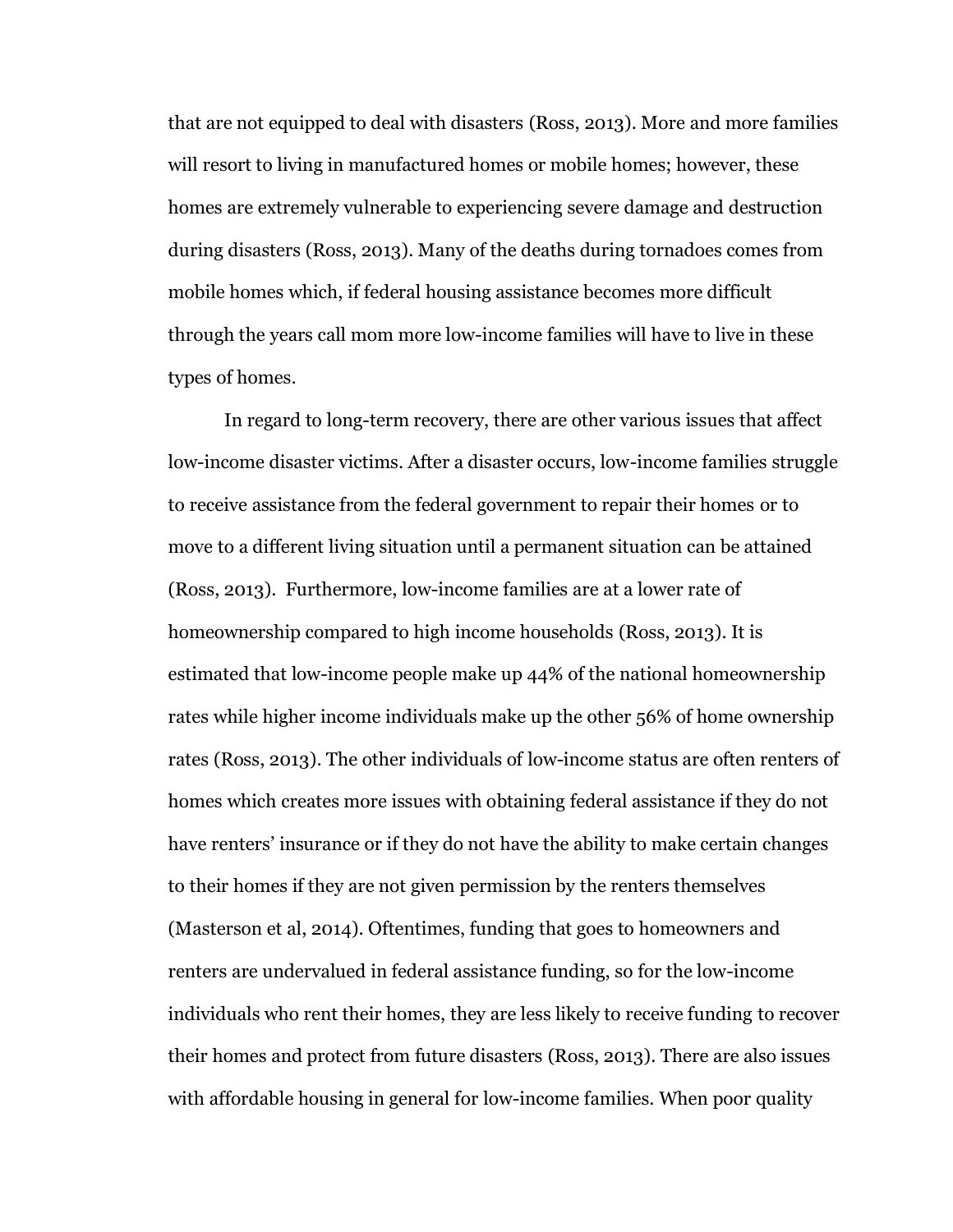homes are repaired to minimal safety standards, the price begins to climb and proves to be much more than what low-income families can afford (Ross, 2013). As such, low-income families are then unable to find affordable housing that is also safe and will protect them during a disaster (Ross, 2013).

Ross states that researchers have called the housing issues during the recovery phase of a disaster the second disaster because lower income individuals who are particularly renters have little to no opportunities to federal housing assistance in which they can live in permanently or temporarily (2013). If the homes of families are structurally weak and cannot be protected towards natural disasters, the likelihood of injuries, death, and hundreds of thousands of dollars of damages increases significantly (Ross, 2013). Housing assistance has been seen to favor middle- to high-class victims who are particularly homeowners and have more access to receive federal funding and assistance to repair and further protect their homes (Ross, 2013).

## **Lack of Access to Funding Post-Disaster**

Finally, the lack of funding for low-income families, along with other atrisk populations significantly affects their resiliency towards disasters. FEMA has various programs that are put into place that for individuals to apply for before and after a disaster occurs. These include, but are not limited to, individual assistance, individuals and households' program, disaster unemployment assistance, and the mass care and emergency assistance (FEMA, n.d.). While there are various programs that are available for individuals to receive to enhance their capacity to cope with disasters, many of these are extremely difficult for low-income families to obtain. While investigating the links to the funding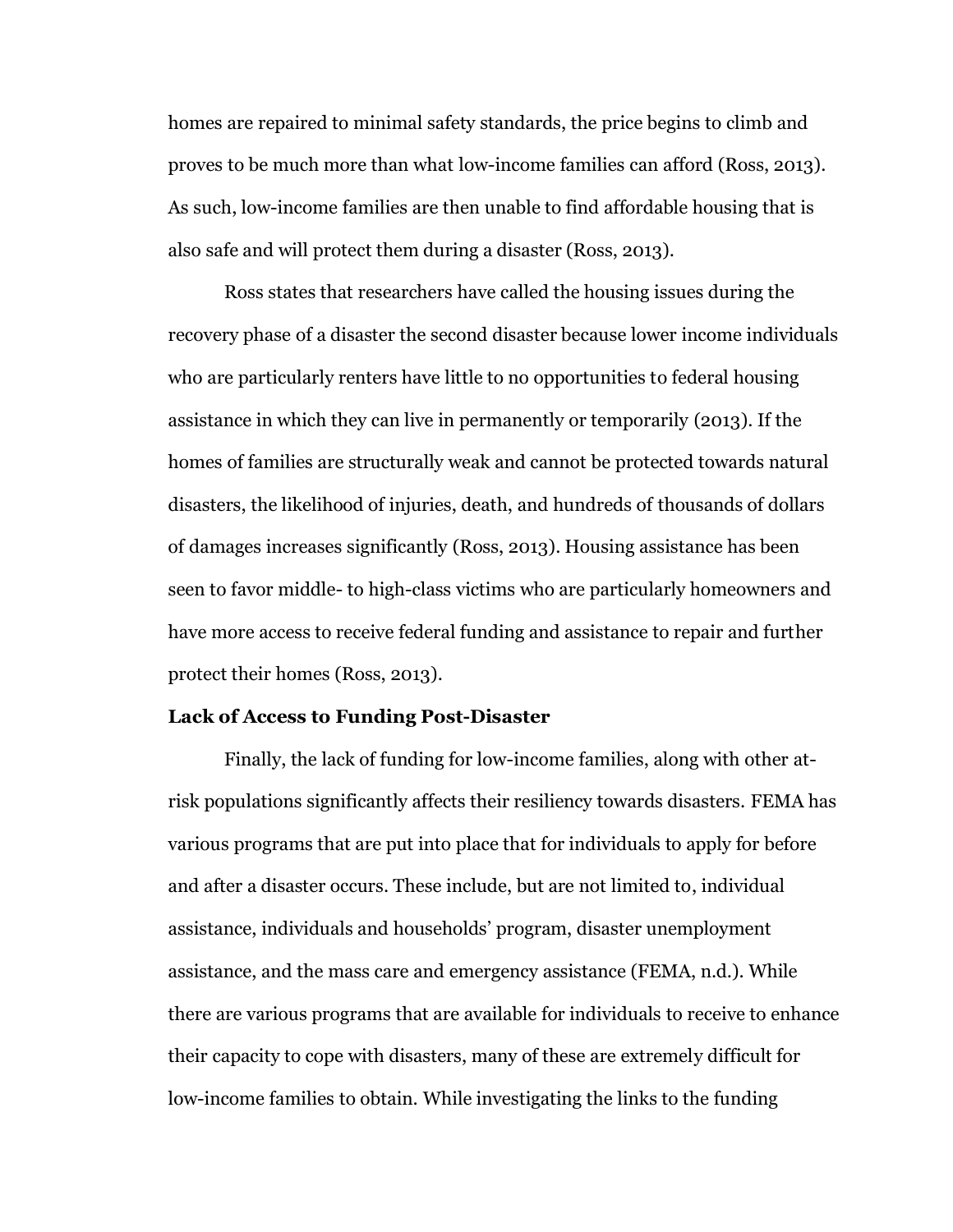opportunities, many of them had a checklist and lists of who exactly qualifies for these grants or loans. However, many of these are difficult to navigate and hard to identify. As stated previously, individuals of low socioeconomic class are uneducated or do not have access to technologies (see section "Educational Disparities"). Because low-income families are more uneducated than most populations and struggle to have access to technology, it is difficult for them to go on these websites and apply for these funds.

Furthermore, despite these funds being marketed towards those who struggle during disasters, these families struggle to receive this assistance. An oped piece published in the National Public Radio (NPR) discussed the difficulties that low-income families experienced when trying to obtain FEMA assistance funds. The publication noted that FEMA conducted their own analysis of the aid submissions between 2014 and 2018 (2021). The findings concluded that lowincome families did in fact struggle to obtain FEMA assistance funds to enhance their resiliency (Hersher & Kellman, 2021). One of the findings in the report was that the poorest home renters were approximately 23% less likely to receive housing help before and after a disaster occurs that would improve their housing structures and protect their property from devasting impacts (Hersher & Kellman, 2021). Furthermore, poor homeowners received half as much assistance from FEMA to rebuild their homes as compared to medium to high income homeowners (Hersher & Kellman, 2021). FEMA was also twice as likely to deny housing aid to low-income families because the FEMA agents who would assess the damage in the aftermath of a disaster deemed the damage to these homes inadequate (Hersher & Kellman, 2021). Many FEMA agents deem the damage of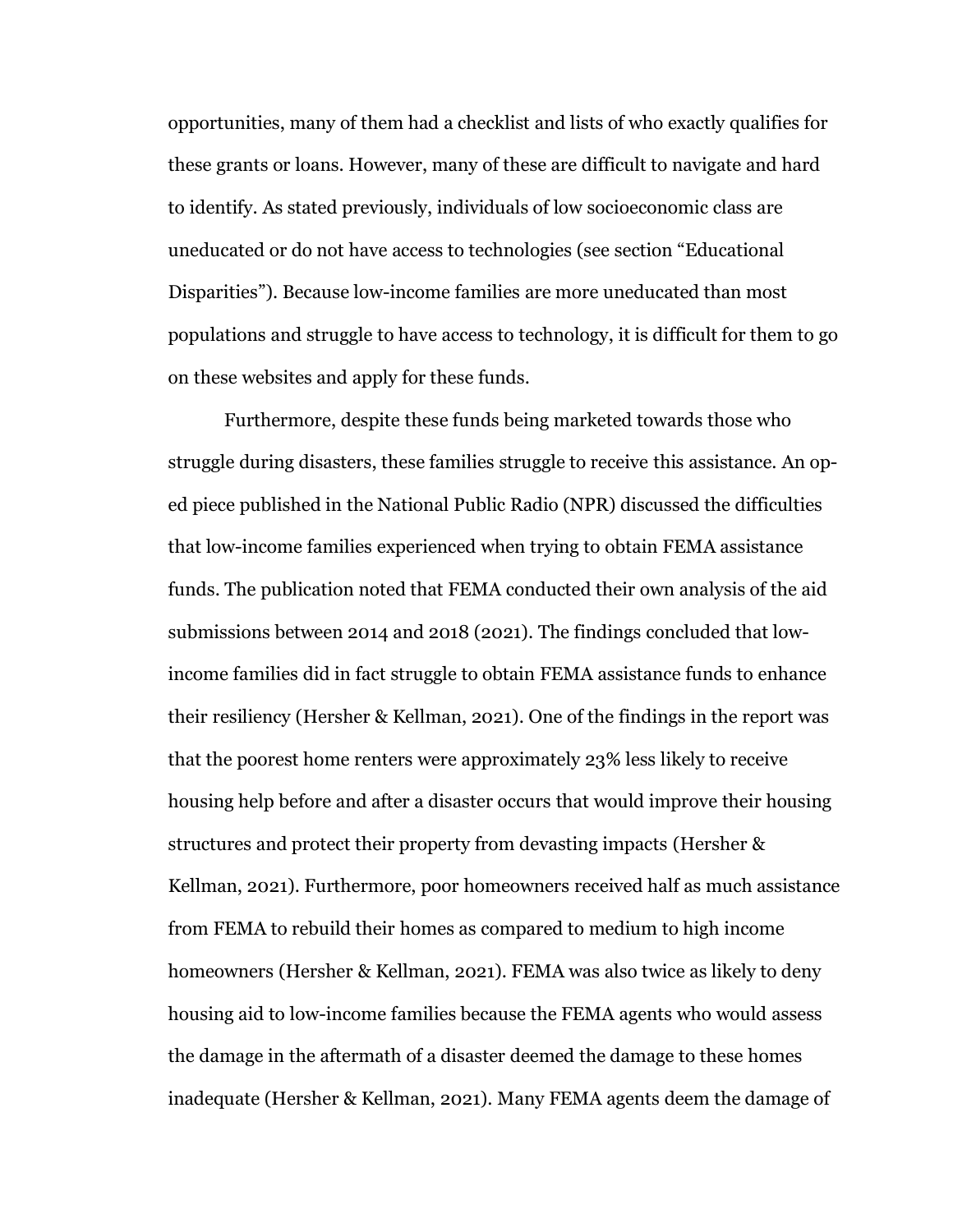homes to low-income families inadequate because they believe the homes will not be able to be effectively repaired or that the damage was not due to the disaster that just occurred (Hersher & Kellman, 2021). Unfortunately, FEMA has not discussed these findings further or give an answer as to why this occurs (Hersher & Kellman, 2021). Low-income families clearly struggle to receive funding from FEMA despite it being marketed towards these families which greatly affects their ability to increase their resiliency towards disasters.

#### **Improvement for the Future**

Despite the various issues that surround resilience and response for lowincome communities, there are areas that can be improved for the future to help low-income communities overcome societal and organizational issues that affect their ability to be resilient towards disasters. Many of the following improvements have already been integrated into communities and have been successful. However, they should continue to be researched and initiated in more communities to improve the resiliency of all communities.

#### **Enhancement to Whole community approach**

Firstly, local, state, and federal governments need to enhance the whole community approach to include all populations and families that are in their respective communities. As discussed previously, the federal government, in cooperation with local and state governments, have worked to enhance the application of the whole community concept in disaster management, specifically disaster resiliency for the whole community. However, it has been clear that low socioeconomic populations have not been accounted for in this concept. As stated previously, the whole community approach is when community leaders, citizens,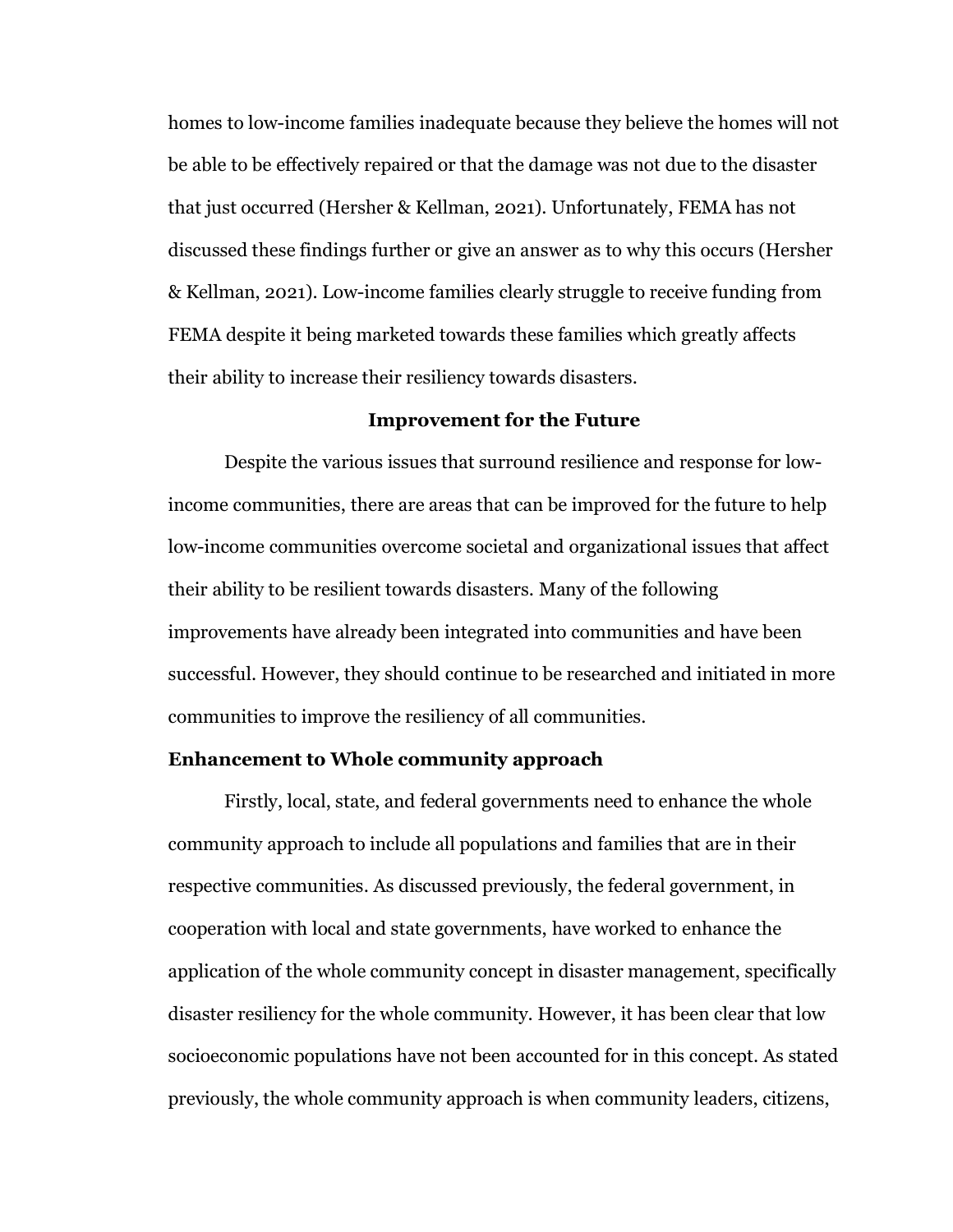emergency managers, and government officials all recognize and assess the needs of all community members to understand what actions are needed to strengthen their capabilities during a disaster (FEMA, 2011b). However, the whole community approach often ignores the lower-income families and other at-risk populations which results in major gaps in their capabilities to deal with disasters and their effects. While this approach has lacked the full effectiveness in its' implementation, with improved understanding and implementation, there are various benefits that can occur if the approach encompasses the whole community, as it states. These benefits include, but are not limited to, empowerment and integration of resources throughout the community, shared understanding of community needs, enhancement of community relationships, and, most importantly, greater resiliency at the local, state, and federal levels (FEMA, 2011b). In order to create these benefits that include at-risk populations, particularly those of lower income, FEMA in conjunction with other agencies must strengthen their practice of the themes that are identified in the Whole Community Approach framework (2011b). The themes identified are as follows: understand community complexity, recognize community capabilities and needs, foster relationships with community leaders, build and maintain partnerships, empower local action, and leverage and strengthen social infrastructure, networks, and assets (FEMA, 2011b).

Based off the research presented, there are two main themes that need to be addressed and implemented to improve the resiliency of low-income families. Firstly, FEMA and other corresponding agencies must recognize community capabilities and needs (FEMA, 2011b). This is key in supporting and enabling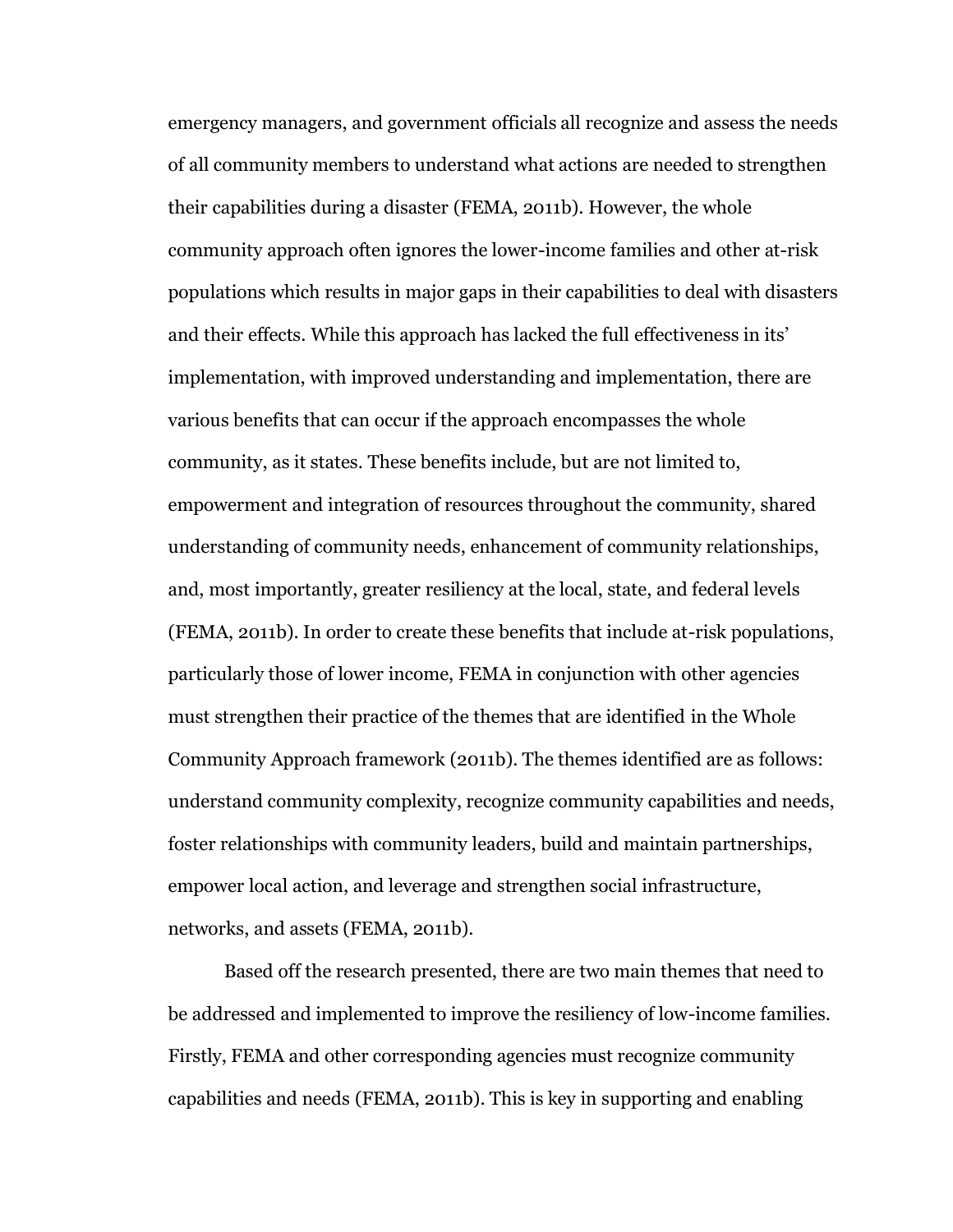local and state government and NGO actions to enhance the whole community's resiliency (FEMA, 2011b). FEMA's report on the whole community explains the premise for which community's need will be identified and addressed:

A community's needs should be defined on the basis of what the community requires without being limited to what traditional emergency management capabilities can address … The community should also be encouraged to define what it believes its need and capabilities are in order to fully participate in planning and actions (pg. 8).

Local officials need to ask each population and individual in their community about what their need the most to protect themselves in disasters and what the government and other organizations can do for them in order to strengthen the whole communities' resilience towards disasters (FEMA, 2011b). Officials should engage each individual, specifically at-risk populations, in discussions about what the actual needs are of the individuals in the community rather than simply estimating what the needs are of the community (FEMA, 2011b). By engaging in discussions and communications between the entire community and emergency management practitioners, officials will be able to identify the actual needs and capabilities of the populations within their communities and plan actions that will address the needs of the whole community to enhance their resiliency (FEMA, 2011b).

# **Engaging in Partnerships**

Furthermore, a key action that should be taken by government officials to enhance the whole community approach that incorporates all families and populations in engaging and building partnerships between various organizations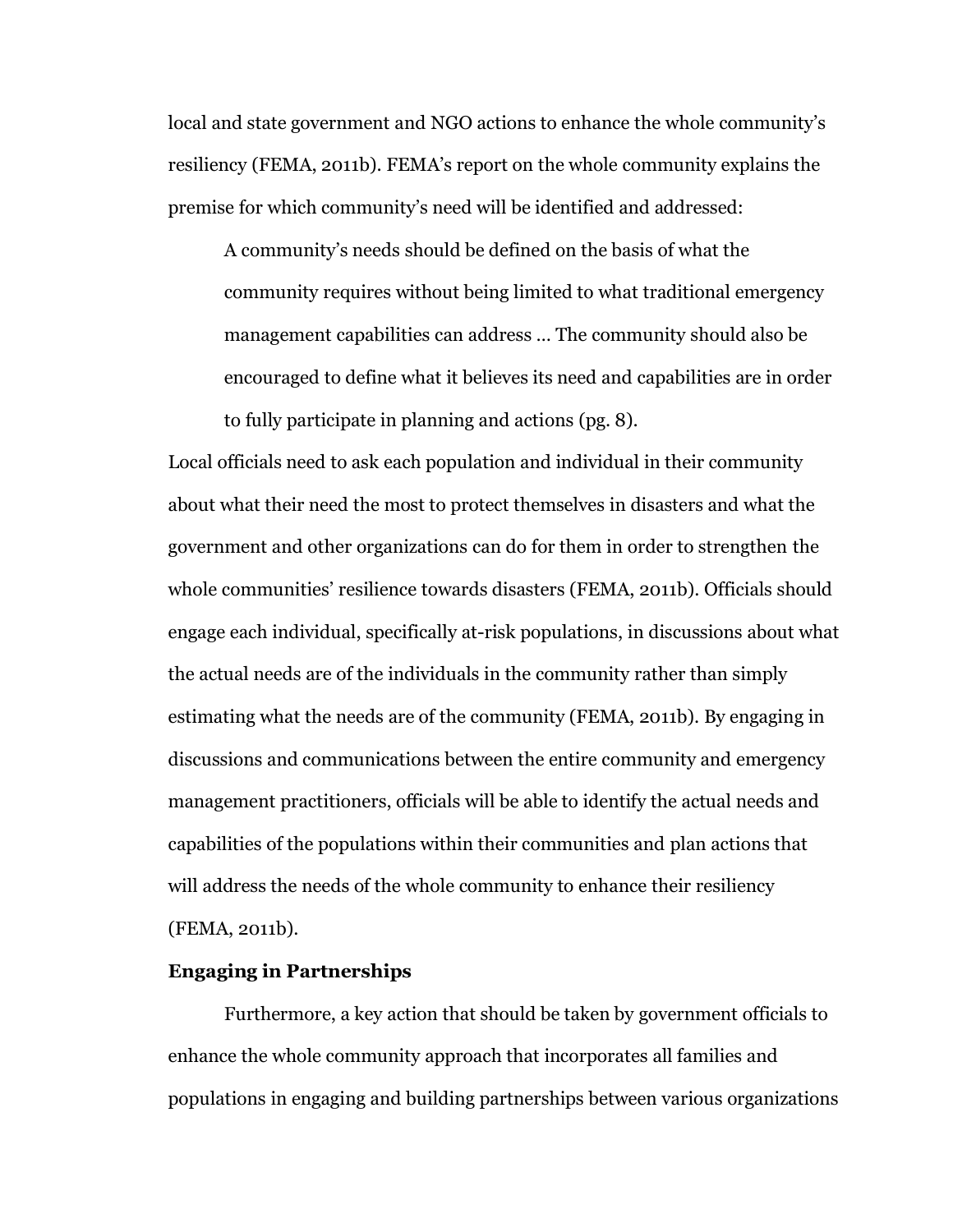and businesses. Local and state governments agencies should build relationships with organizations in the communities that have shared interests and strong relationships with their constituents to reach every individual in their community (FEMA, 2011b). Governments agencies and organizations should maintain strong public-private partnerships to enhance their actions for the preparedness, response and recovery phases of disaster management (FEMA, 2011b). Many of these partnerships would include organizations and businesses that have resources that would provide the government with specific resources that they may not have or have difficulty obtaining to assist individuals during disaster times (FEMA, 2011b). An example of a partnership that could be built and maintained would be with building companies and contractors to develop building standards for houses in the communities, specifically for the houses that are weak or already damaged, in order to enhance housing and protect individuals during hazard (FEMA, 2011b). Other partnerships may include faithbased organizations, hardware stores, supply chain components, animal control agencies, chambers of commerce, non-profit organizations, and advocacy groups (FEMA, 2011b). Many of these organizations and partnerships also have strong relationships with individuals in the communities and would better understand the needs and capabilities better than governments may be due to their close proximity and experience with people in these areas (FEMA, 2011b). Maintaining current relationships and building new relationships will help to improve new relationships and enhance the resiliency for all individuals (FEMA, 2011b).

### **Needs-Based Approach**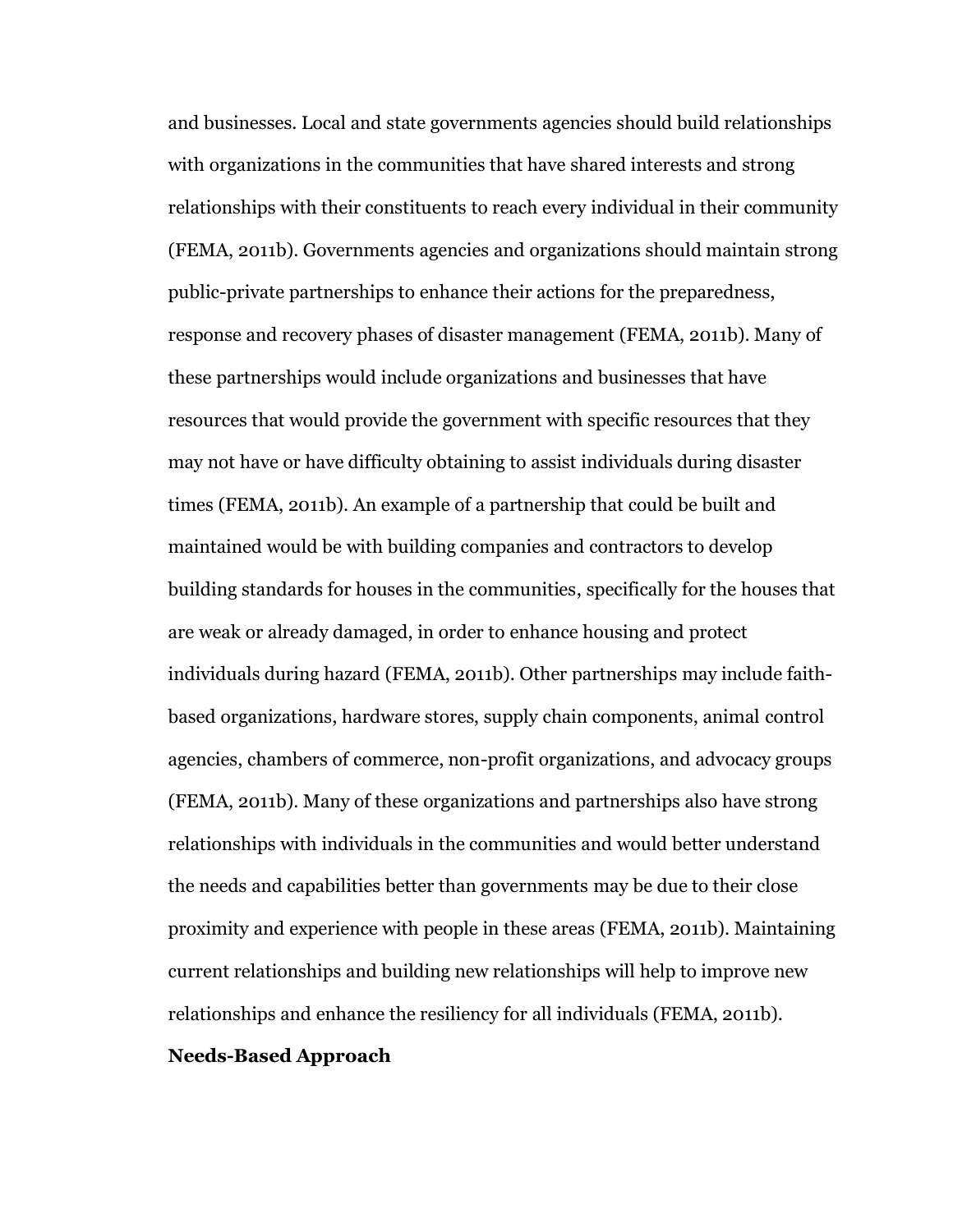This is similar to the needs-based approach that can be applied to disaster management for low-income communities and families. The needs-based approach is when community organizations and government agencies specifically identify the needs of low-income families through interviews, communications, and engagements (Adu et al., 2015). These could include any needs that would help improve the capacity of these individual to manage the effects of hazards (Adu et al., 2015). Adu et al. explains that these needs will most likely fall under one or more of the five needs as explained by Maslow's theory of human motivation, which are survival needs, safety or security needs, empathic needs, esteem needs, and self-actualization (2015). In order to become mor resilient towards disasters, low-income families must have their needs met in all five categories; the needs-based approach aims at doing so (Adu et al., 2015). This approach has been successful in its implementation thus far (Adu et al., 2015). This approach also helps to enhance the identification of social vulnerabilities, as officials will be able to map those who have a larger amount of needs compared to the rest of the community which will allow for them to target resources to areas with more needs and enhance their capacities to deal with disasters (Adu et al., 2015).

#### **Grassroots Community Engagement Approach**

Another improvement that needs to be made to enhance resiliency for lowincome populations and families is the enhancement and integration of the grassroots community engagement approach. A main factor that can be attributed to at-risk populations' vulnerability to disasters is the lack of risk communication (Barber et al., 2012). These types of communications are integral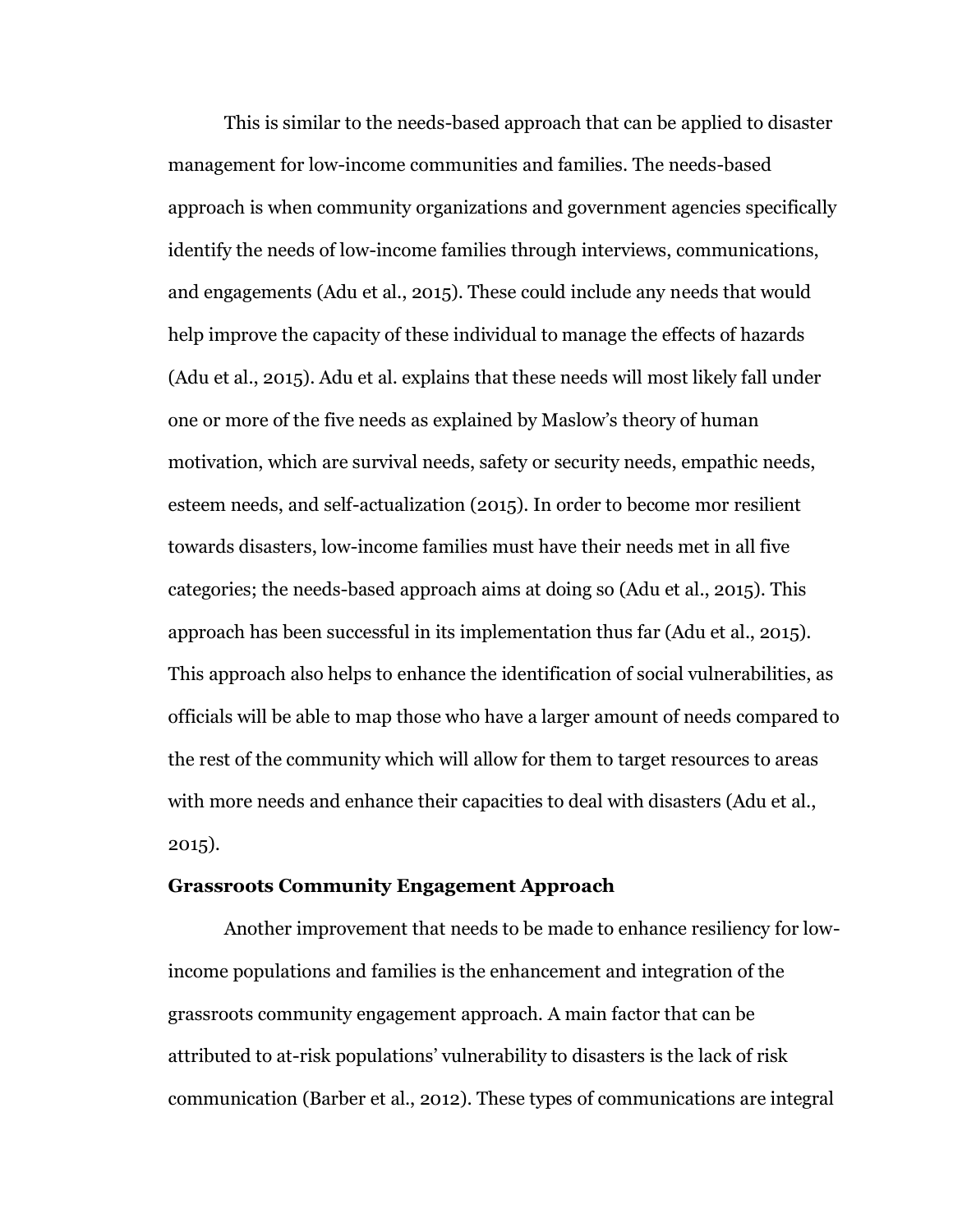in informing people of the risks of disasters, health, safety, and the environment and information about actions that should be taken during emergency situations (Barber et al., 2012). However, many low-income families struggle to receive this information; the lack of communication for low-income families decreases the resiliency of families and makes them extremely vulnerable to experience severe effects (Barber et al., 2012). In order to improve resiliency for these families, the grassroots engagement approach needs to be implemented (Barber et al., 2012). A grassroots system is a partnership between organizations such as faith-based, community-based, and other various business organizations who serve the community and low-income populations that work with emergency management practitioners to enhance risk activities during disaster situations (Barber et al., 2012). This approach provides grassroots organizations with the ability to deliver guidance to low-income families about disaster information, support services, and resources are available to these families during disaster times and engage these at-risk families in disaster preparedness, response, and recovery (Barber et al., 2012). Many of these organizations often have strong relationship with at-risk populations due to the services and care that these types of organizations provide to populations such as low-income families (Acosta et al., 2011). At-risk populations trust the grassroots organizations much more than they trust governmental organizations which enables faith-based organizations, community-based organizations, and other businesses serving low-income families to effectively spread risk communications to low-income families (Barber et al., 2012). Because of this, low socioeconomic families will be far more likely to follow the instructions and information being communicated to them about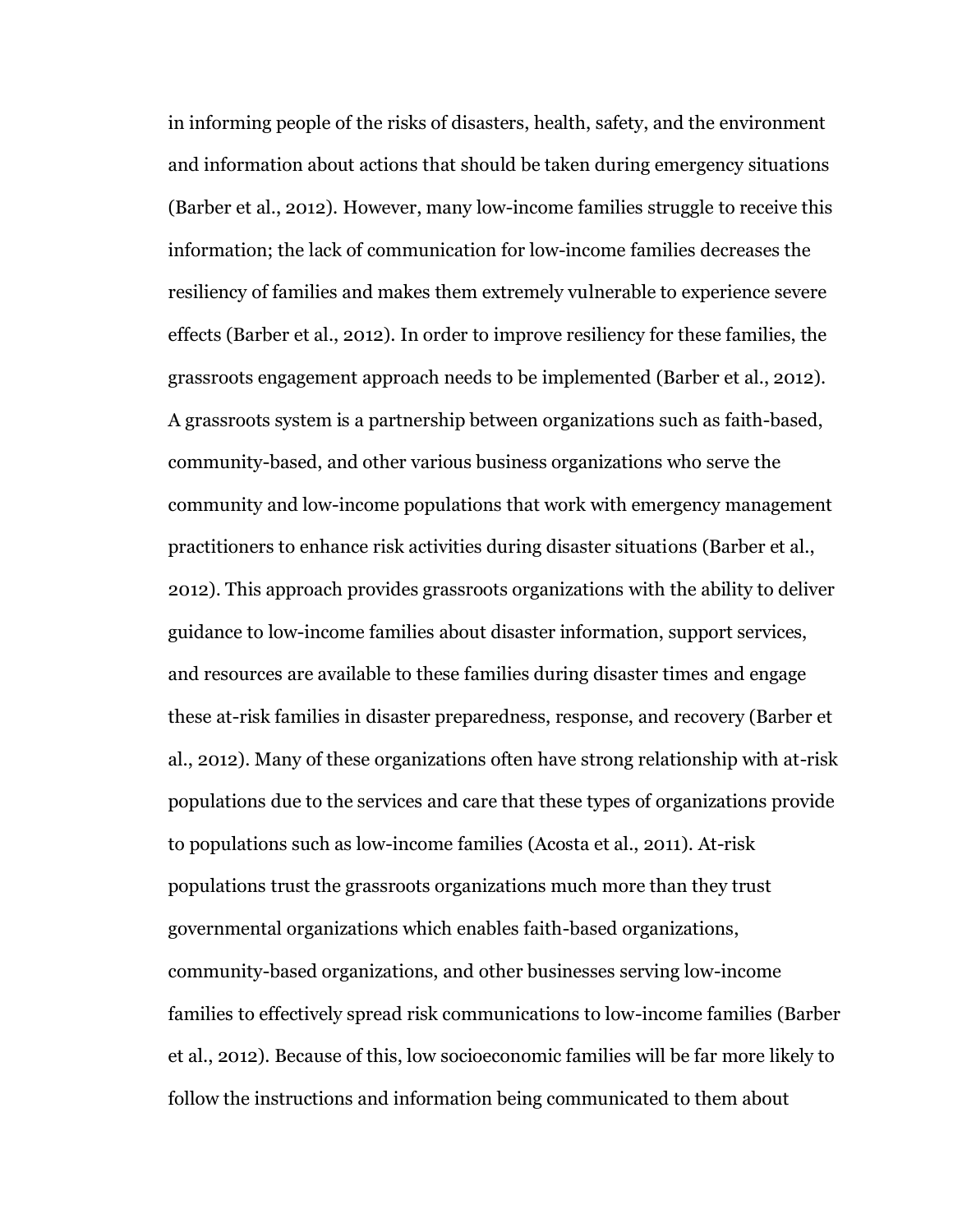necessary actions that should be taken during a disaster and what resources are available for them in the preparedness, response, and recovery phases of disaster (Barber et al., 2012). Local and state government officials and emergency management practitioners will gather key disaster information regarding the risks and available resources which will then be communicated to grassroots organizations who will spread this information and instructions to low-income families who will follow such instructions to protect themselves and their properties (Barber et al., 2012). With improved risk communication between grassroots organizations and at-risk populations, low-income populations will be able to obtain key information about the phases of disasters that will enhance either resiliency (Barber et al., 2012).

# **Pre-event planning**

Finally, pre-event preparedness is key in enhancing the resiliency of lowincome families towards disasters. The improvement of the preparedness capabilities is one of the key improvements that can be made for low-income families and other at-risk populations who may lack the knowledge or resources that is needed to be resilient towards disasters. Local and state governments must be able to identify the needs and capabilities of these communities and families before the disaster strikes so these families will not be as affected by the impacts of a disaster in the aftermath. Enhance preparedness methods will ultimately increase individual's ability to cope with and anticipate disaster more effectively which will enhance their overall disaster resiliency. This can be done through integrating all the approaches identified above. Identifying the needs of the community, improving information sharing and education about disasters,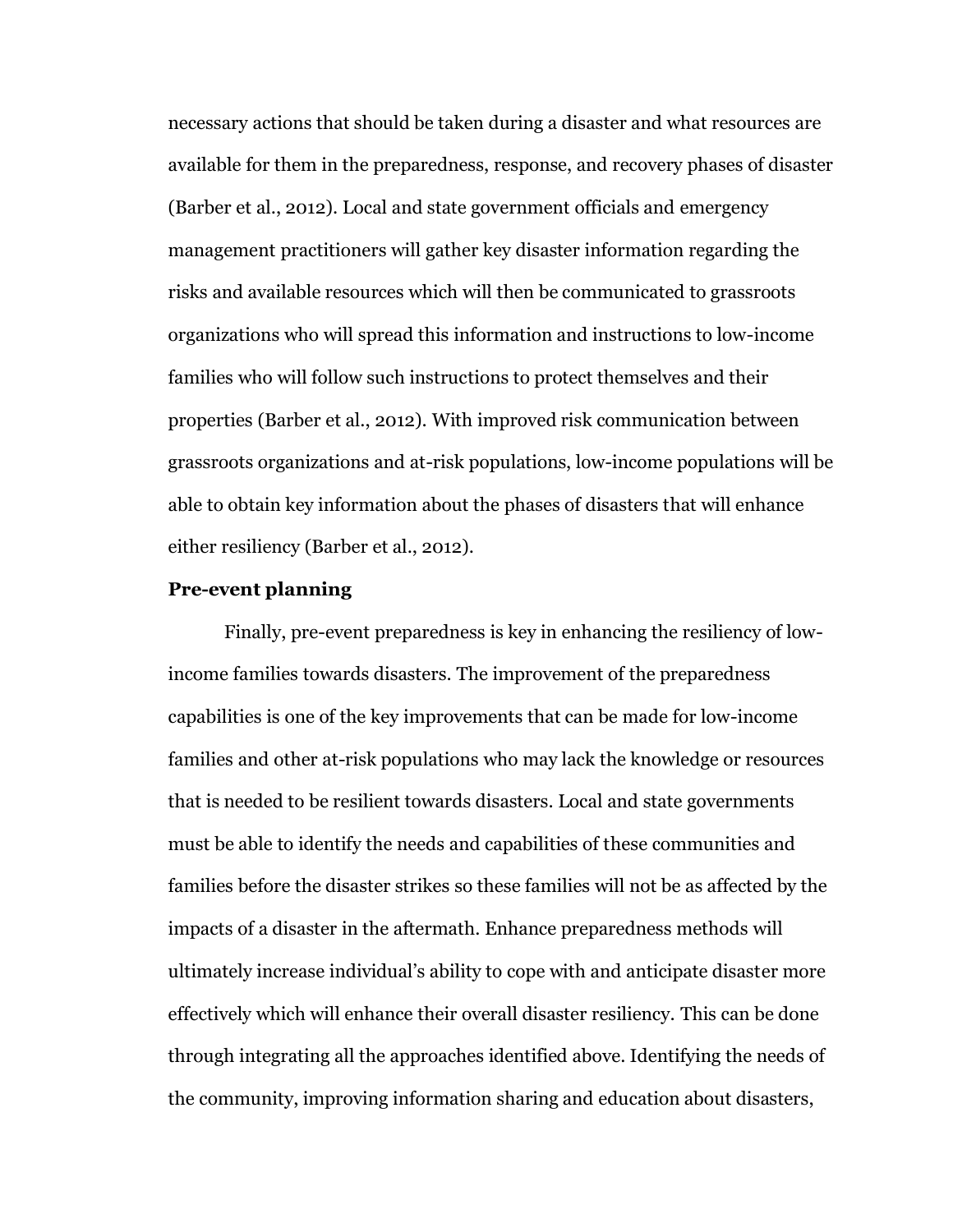and improving preparedness (along with other aspects of the disaster management cycle) will all help to improve the preparedness of low-income families. Through the enhancement of pre-event planning and actions, there will be an overall enhancement of resiliency in other aspects of the disasters and will protect low-income families from experiencing severe impacts.

## **Final Conclusions**

As I began my research into why and how low-income families experience a lack of resiliency towards disasters and what improvements could be made for the future, I came to the determination that was little research on the plights that are felt by low-income families during disasters. The troubles and reasons behind these issues has not been well documented by researchers or emergency managers. Much of the research that has been conducted has been in countries outside of the United States or is decades old, making the data found in the studies outdated and unreliable. Through the completion of this thesis, it was concluded that in order to improve disaster resiliency for all communities, at-risk populations and specifically low socioeconomic families' struggles must be accounted for. Disasters and their impacts will only continue to cause significant physical and mental damage to individuals and communities and resiliency will never be achieved.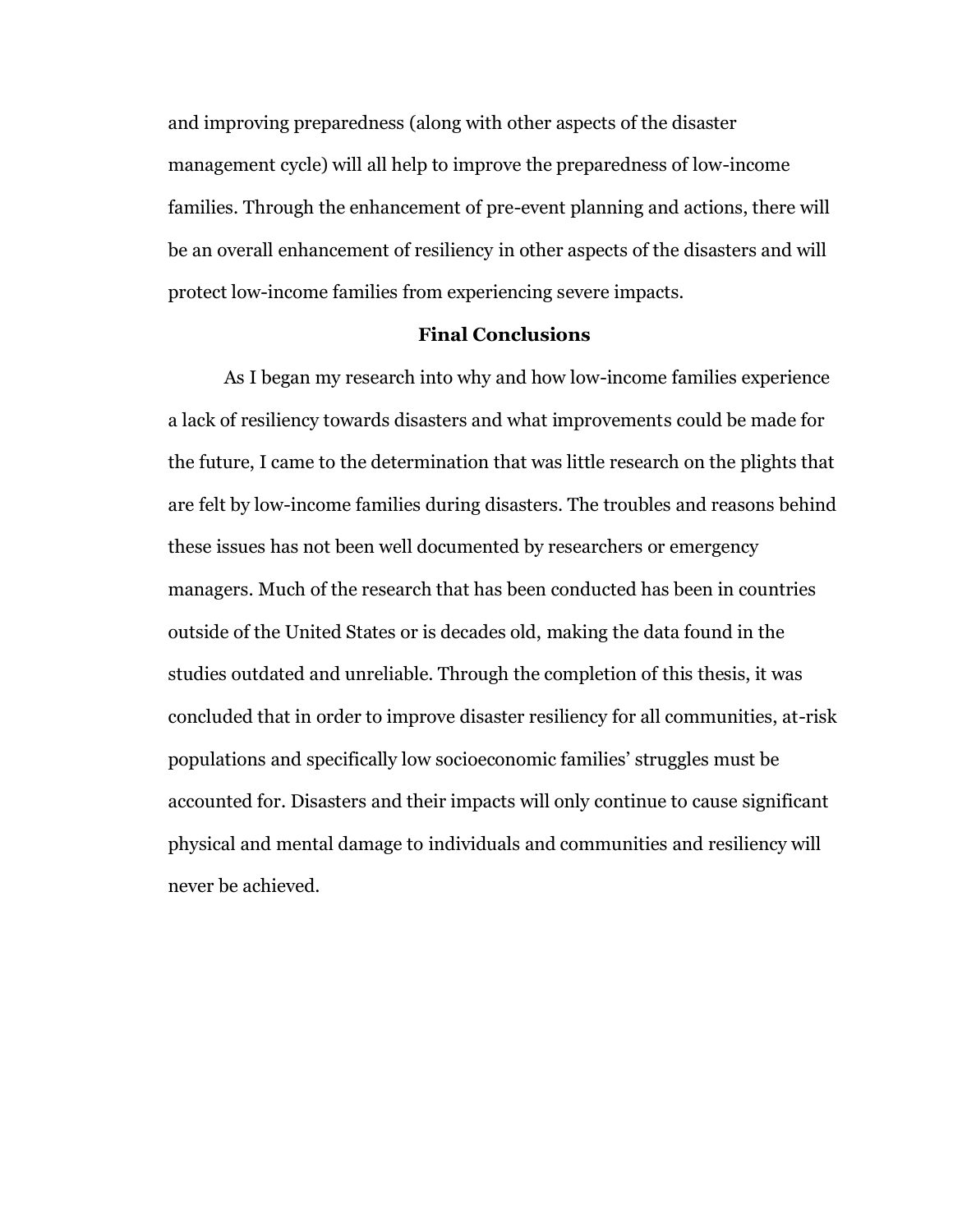#### **References**

Acosta, J., Chandra, A., Garnett, J., Meredith, L., Stern, S., Uscher-Pines, L., Williams, M., & Yeung, D. (2011). *Building community resilience to disasters.* RAND Corporation.

[https://www.rand.org/content/dam/rand/pubs/technical\\_reports/2011/](https://www.rand.org/content/dam/rand/pubs/technical_reports/2011/RAND_TR915.pdf) [RAND\\_TR915.pdf](https://www.rand.org/content/dam/rand/pubs/technical_reports/2011/RAND_TR915.pdf)

Adu, M., Armah, F., Ansah, I., Chiroro, C., Kusi, J., & Yawson D. (2015). A needsbased approach for exploring vulnerability and response to disaster risk in rural communities in low-income countries. *Australasian Journal of Disaster and Trauma Studies, 19*.

[https://ir.ucc.edu.gh/xmlui/bitstream/handle/123456789/5157/A%20nee](https://ir.ucc.edu.gh/xmlui/bitstream/handle/123456789/5157/A%20needs-based%20approach%20for%20exploring%20vulnerability%20and%20response.pdf?sequence=1&isAllowed=y) [ds-](https://ir.ucc.edu.gh/xmlui/bitstream/handle/123456789/5157/A%20needs-based%20approach%20for%20exploring%20vulnerability%20and%20response.pdf?sequence=1&isAllowed=y)

[based%20approach%20for%20exploring%20vulnerability%20and%20res](https://ir.ucc.edu.gh/xmlui/bitstream/handle/123456789/5157/A%20needs-based%20approach%20for%20exploring%20vulnerability%20and%20response.pdf?sequence=1&isAllowed=y) [ponse.pdf?sequence=1&isAllowed=y](https://ir.ucc.edu.gh/xmlui/bitstream/handle/123456789/5157/A%20needs-based%20approach%20for%20exploring%20vulnerability%20and%20response.pdf?sequence=1&isAllowed=y)

- Ahern, J., & Galea, S. (2006). Social context and depression after a disaster: the role of income inequality. *Journal of Epidemiology and Community Health (1979-), 60*(9), 766–770. <http://www.jstor.org/stable/40665384>
- Bálint, G. & Boda, Z. (2014). The poorer you are, the more you trust: The effect of inequality and income on institutional trust in East-Central Europe. *Czech Sociological Review, 50*(3), 419-453.

<https://www.jstor.org/stable/pdf/24642589.pdf>

Bea, K. (2007). *Federal emergency management policy changes after Hurricane Katrina: A summary of statutory provisions.* Congressional Research Service.<https://sgp.fas.org/crs/homesec/RL33729.pdf>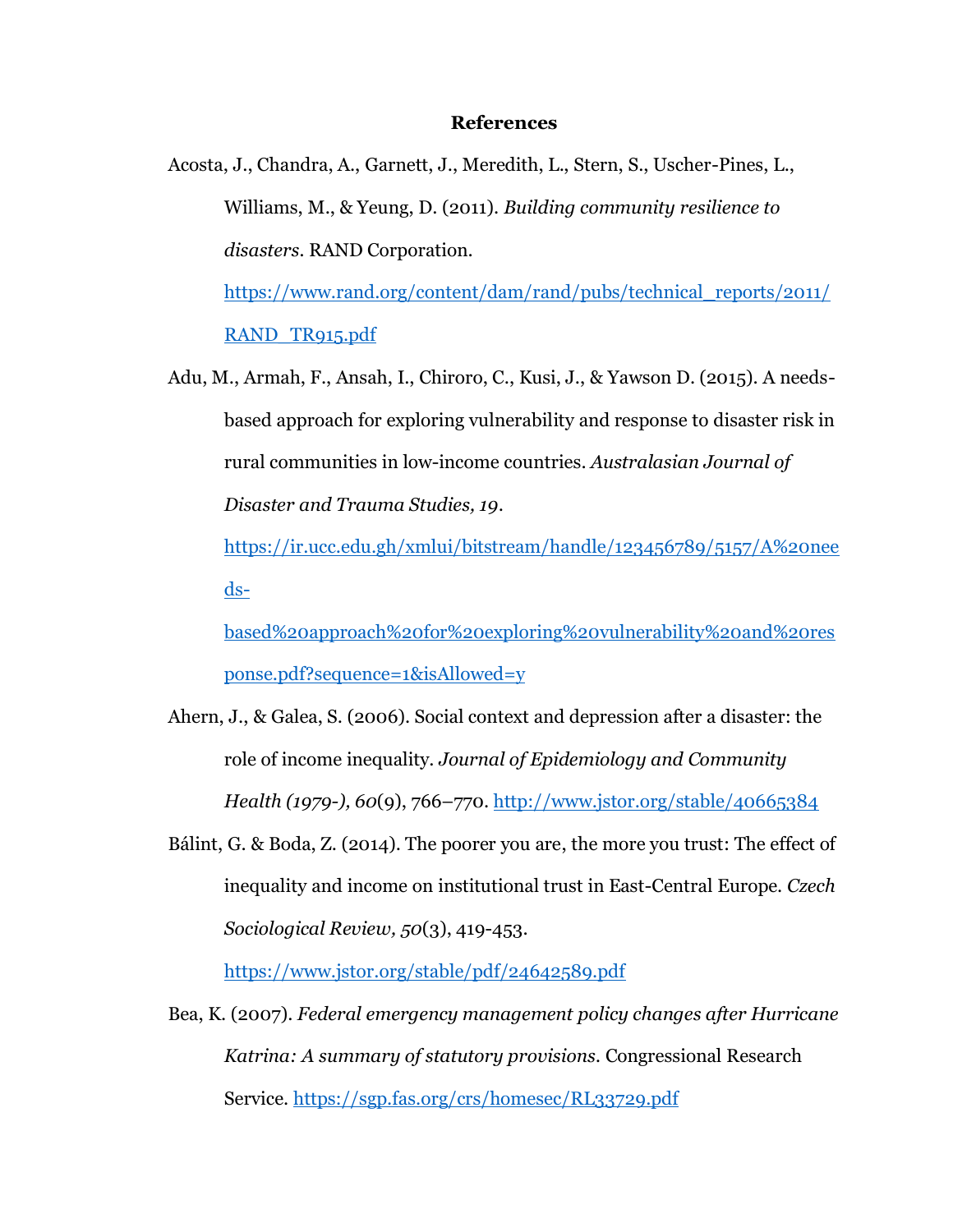- Bovaird, S., Ferguson, H., & Mueller, MP. (2007). The impact of poverty on education outcomes for children. *Pediatric Child Health, 12*(8), 701-706. <https://www.ncbi.nlm.nih.gov/pmc/articles/PMC2528798/>
- Britannica. (2005). *Hurricane Katrina.* Editors of Encyclopedia Britannica. <https://www.britannica.com/event/Hurricane-Katrina>

Center for the Study of Traumatic Stress. (n.d.) *Disasters and poverty: Natural disasters disproportionately affect the world's low-income countries.* Uniformed Services University.

[https://www.cstsonline.org/assets/media/documents/CSTS\\_FS\\_Disaster](https://www.cstsonline.org/assets/media/documents/CSTS_FS_Disasters_and_Poverty_Natural_Disasters_Disproportionally_Affect_the_Worlds_low_income.pdf) [s\\_and\\_Poverty\\_Natural\\_Disasters\\_Disproportionally\\_Affect\\_the\\_World](https://www.cstsonline.org/assets/media/documents/CSTS_FS_Disasters_and_Poverty_Natural_Disasters_Disproportionally_Affect_the_Worlds_low_income.pdf) s low income.pdf

Cornell Law School. (n.d.). *Tenth Amendment.* Legal Information Institute. [https://www.law.cornell.edu/constitution/tenth\\_amendment](https://www.law.cornell.edu/constitution/tenth_amendment)

Dowlati, M., Majd, P., Maroufi, S., Sheikhi, R., & Torani, S. The importance of education on disasters and emergency: A review article. *Journal of Education and Health Promotion, 8*(85). [https://www.ncbi.nlm.nih.gov/pmc/articles/PMC6512217/#:~:text=Disas](https://www.ncbi.nlm.nih.gov/pmc/articles/PMC6512217/#:~:text=Disaster%20education%20aims%20to%20provide,well%20has%20been%20extensively%20investigated)

[ter%20education%20aims%20to%20provide,well%20has%20been%20ext](https://www.ncbi.nlm.nih.gov/pmc/articles/PMC6512217/#:~:text=Disaster%20education%20aims%20to%20provide,well%20has%20been%20extensively%20investigated) [ensively%20investigated.](https://www.ncbi.nlm.nih.gov/pmc/articles/PMC6512217/#:~:text=Disaster%20education%20aims%20to%20provide,well%20has%20been%20extensively%20investigated)

Barber, T., Evans-Holland, M., Rowel, R., & Sheikhattari, P. (2012) Introduction of a guide to enhance risk communication among low-income and minority populations: A grassroots community engagement approach. *Health Promotion Practice, 1*(13), 124-132. [https://www-jstor](https://www-jstor-org.libproxy.eku.edu/stable/pdf/26738000.pdf?refreqid=excelsior%3Aa0e3744e8d526a5fc0f46fce1de344a4&ab_segments=0%2Fbasic_search_gsv2%2Fcontrol&origin=)[org.libproxy.eku.edu/stable/pdf/26738000.pdf?refreqid=excelsior%3Aa0](https://www-jstor-org.libproxy.eku.edu/stable/pdf/26738000.pdf?refreqid=excelsior%3Aa0e3744e8d526a5fc0f46fce1de344a4&ab_segments=0%2Fbasic_search_gsv2%2Fcontrol&origin=)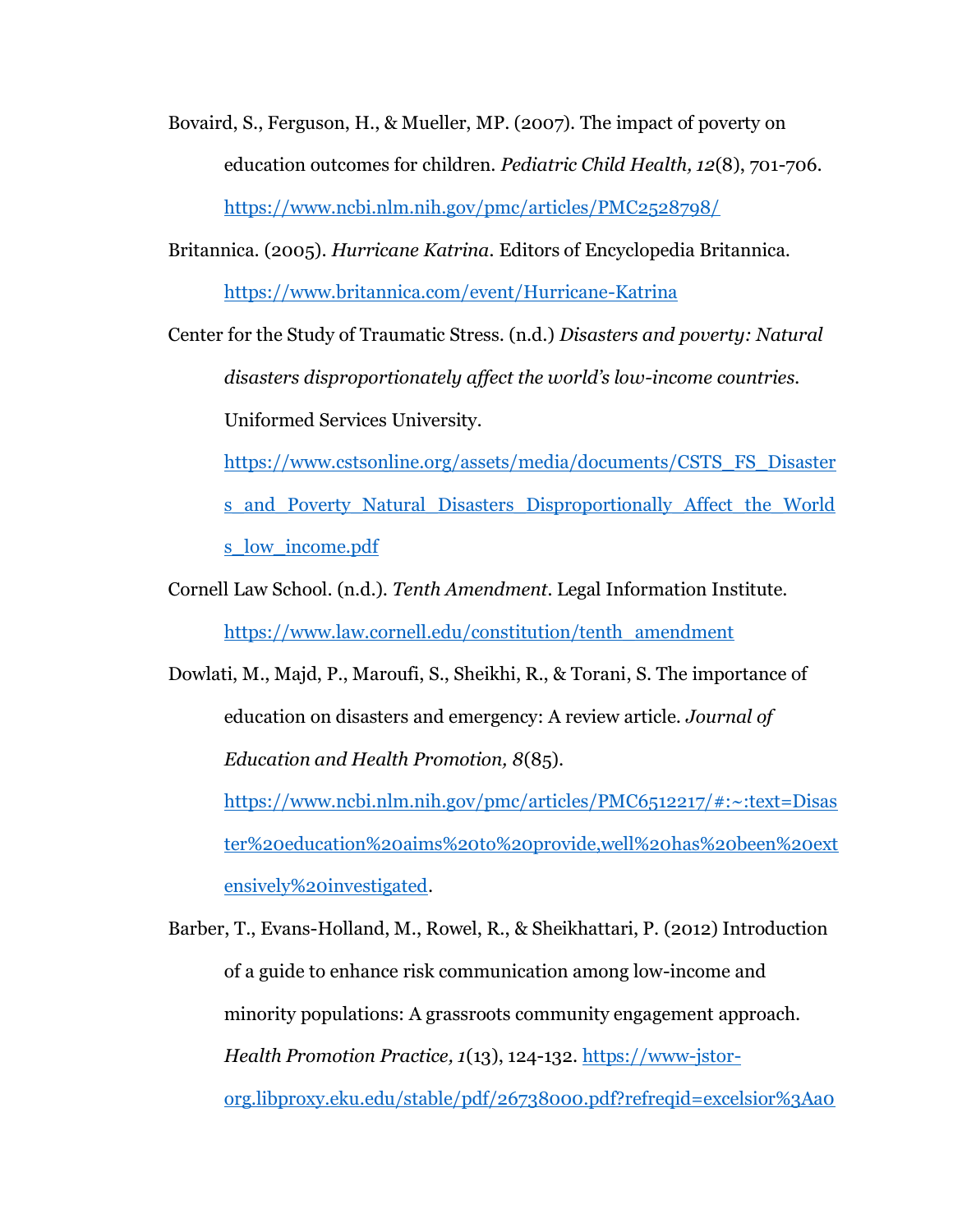e3744e8d526a5fc0f46fce1de344a4&ab segments=0%2Fbasic search gsv [2%2Fcontrol&origin=](https://www-jstor-org.libproxy.eku.edu/stable/pdf/26738000.pdf?refreqid=excelsior%3Aa0e3744e8d526a5fc0f46fce1de344a4&ab_segments=0%2Fbasic_search_gsv2%2Fcontrol&origin=)

Federal Emergency Management Agency (FEMA). (2021). *Robert T. Stafford Act.* 

Department of Homeland Security.

<https://www.fema.gov/disaster/stafford-act>

Federal Emergency Management Agency (FEMA). (2011a). *National disaster* 

*recovery framework: Strengthening disaster recovery for the nation.* 

Department of Homeland Security.

<https://www.fema.gov/pdf/recoveryframework/ndrf.pdf>

Federal Emergency Management Agency (FEMA). (2011b). *A whole community approach to emergency management: Principles, themes, and pathways for action.* Department of Homeland Security.

[https://www.fema.gov/sites/default/files/2020-](https://www.fema.gov/sites/default/files/2020-07/whole_community_dec2011__2.pdf)

[07/whole\\_community\\_dec2011\\_\\_2.pdf](https://www.fema.gov/sites/default/files/2020-07/whole_community_dec2011__2.pdf)

Flanagan, B., Gregory, E., Hallisey, E., Heitgerd, J., & Lewis, B. (2011). A social vulnerability index for disaster management. *Journal of Homeland Security and Emergency Management, 8*(1).

<https://doi.org/10.2202/1547-7355.1792>

- Fothergill, A., Lovekamp, W., Phillips, B., & Thomas, D. (2013). *Social Vulnerability to Disasters.* CRC Press.
- Grimes, J. & Serino, R. (2016). *What the 'whole community' means to the whole community.* Domestic Preparedness. [https://domesticpreparedness.com/preparedness/what-the-whole](https://domesticpreparedness.com/preparedness/what-the-whole-community-means-to-the-whole-community/)[community-means-to-the-whole-community/](https://domesticpreparedness.com/preparedness/what-the-whole-community-means-to-the-whole-community/)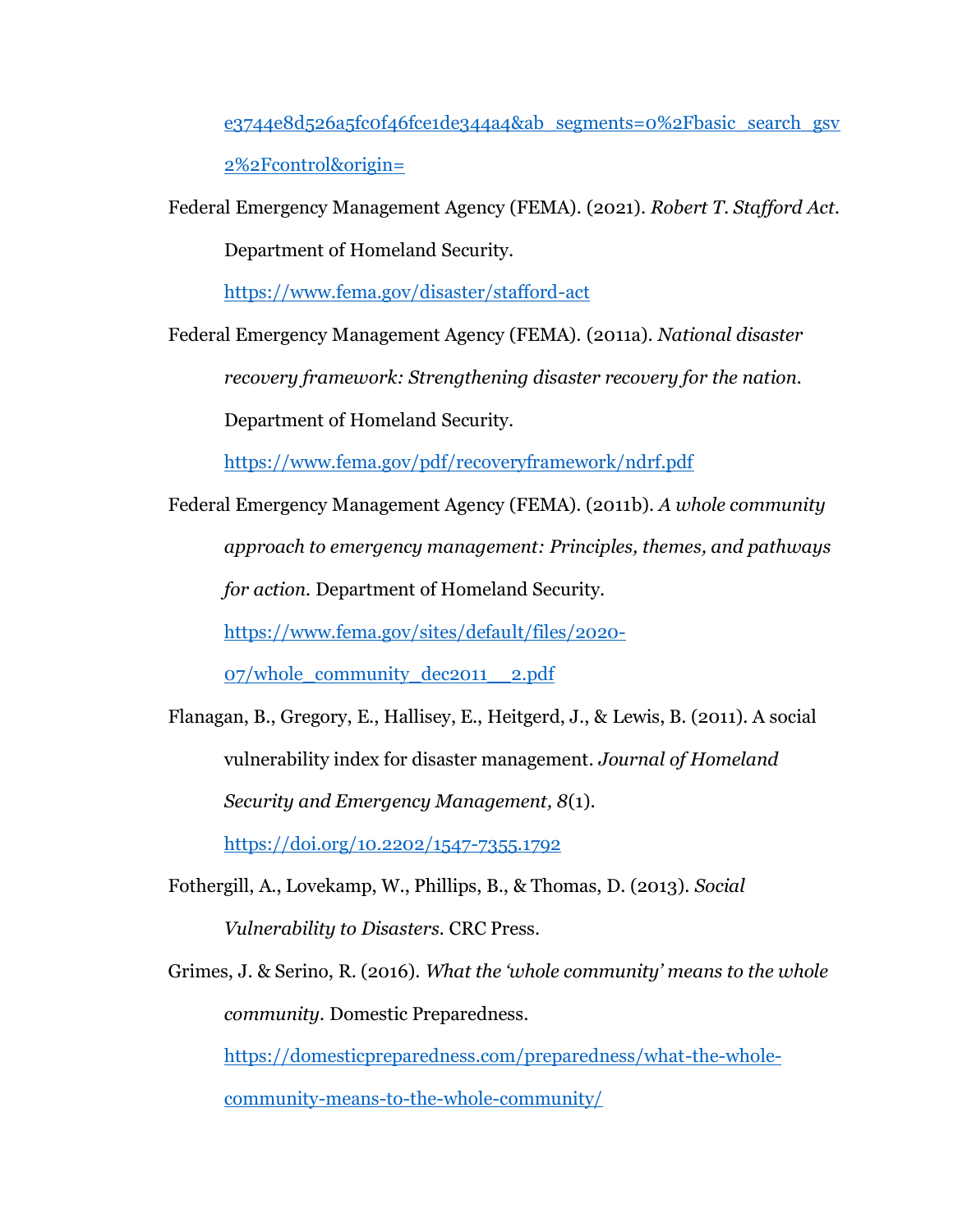Grogan, C., Mosley, J., & Park, E. (2018). Do residents of low-income communities trust organizations to speak on their behalf?. *Urban Affairs Review*, *54*(1), 137-164.

[https://crownschool.uchicago.edu/sites/default/files/uploads/ParkMosle](https://crownschool.uchicago.edu/sites/default/files/uploads/ParkMosleyGrogan.ResidentsTrust.2017.pdf) [yGrogan.ResidentsTrust.2017.pdf](https://crownschool.uchicago.edu/sites/default/files/uploads/ParkMosleyGrogan.ResidentsTrust.2017.pdf)

Hersher, R. & Kellman, R. (2021). *Why FEMA ais is unavailable to many who need it the most.* National Public Radio.

[https://www.npr.org/2021/06/29/1004347023/why-fema-aid-is](https://www.npr.org/2021/06/29/1004347023/why-fema-aid-is-unavailable-to-many-who-need-it-the-most)[unavailable-to-many-who-need-it-the-most](https://www.npr.org/2021/06/29/1004347023/why-fema-aid-is-unavailable-to-many-who-need-it-the-most)

Jenkins, W. (2008). *Actions to implement the Post-Katrina Act.* Government Accountability Office.<https://www.gao.gov/assets/gao-09-59r.pdf>

Masterson, J.H, Peacock, W.G., Van Zandt, S.S., Grover, H., Schwarz, L.F., & Cooper, J.T. (2014). Planning for Community Resilience: A Handbook for Reducing Vulnerability to Disasters, Second Edition. Island Press Disasters, Second Edition. Island Press

Murayama, Y. & Sakurai, M. (2019). Information technologies and disaster management. *Center for Global Communications, 2.* 

*<https://www.sciencedirect.com/science/article/pii/S2590061719300122>*

Mwendo, N. & Plyer, A. (2005). *Beyond data: Straight talk from some lower ninth ward residents.* Data Research Center.

[https://www.datacenterresearch.org/pre-](https://www.datacenterresearch.org/pre-katrina/orleans/8/22/cem/poverty.html)

[katrina/orleans/8/22/cem/poverty.html](https://www.datacenterresearch.org/pre-katrina/orleans/8/22/cem/poverty.html)

Office of the Assistant Secretary for Preparedness and Response (OASPR).

*Community resilience.* U.S. Department of Health and Human Services.